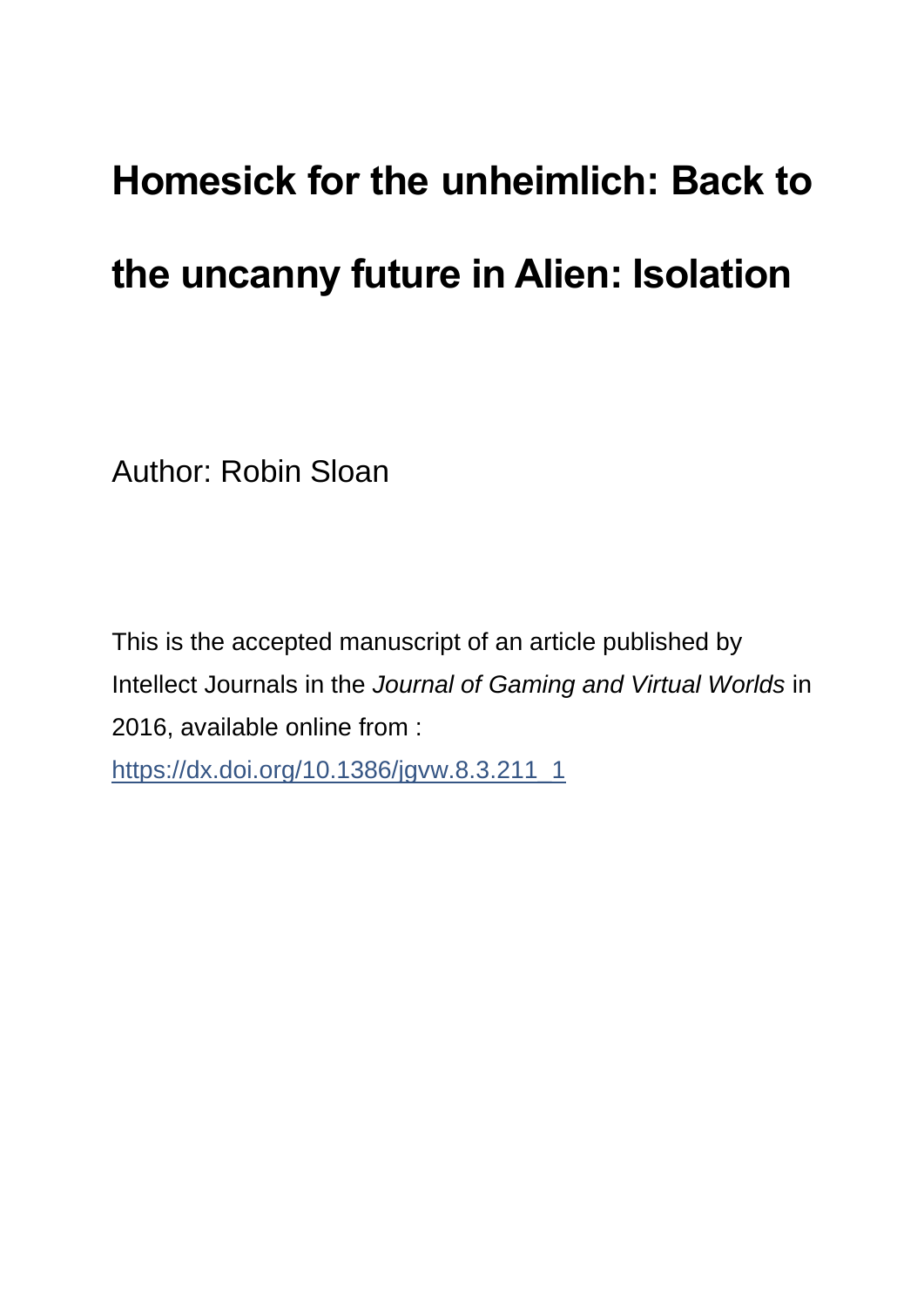#### **Homesick for the unheimlich: Back to the uncanny future in** *Alien: Isolation*

**Robin Sloan**, Abertay University

# **Abstract**

In 2014 Sega released Creative Assembly's *Alien: Isolation*, a video game sequel to the 1979 film *Alien*. As an attempt to create both an authentic homage to the *Alien* franchise and a credible successor to Ridley Scott's original film, *Alien: Isolation* was received as both a work of remediated nostalgia and as a deeply uncanny survival horror. This article discusses *Alien: Isolation* framed by theories of the uncanny (the unhomely) and of nostalgia (the homely), with the aim of revealing how the production design of the game reconciled these seemingly contradictory but nonetheless overlapping aesthetic qualities. By drawing on examples from *Alien: Isolation*'s visual and level design, this article discusses how the integration of nostalgic and uncanny qualities could be of value to horror and sci-fi game design, in particular to the development of sequels within existing franchises, and to remediations, remakes and reboots.

# **Keywords**

Nostalgia, uncanny, survival horror, science fiction, production design, level design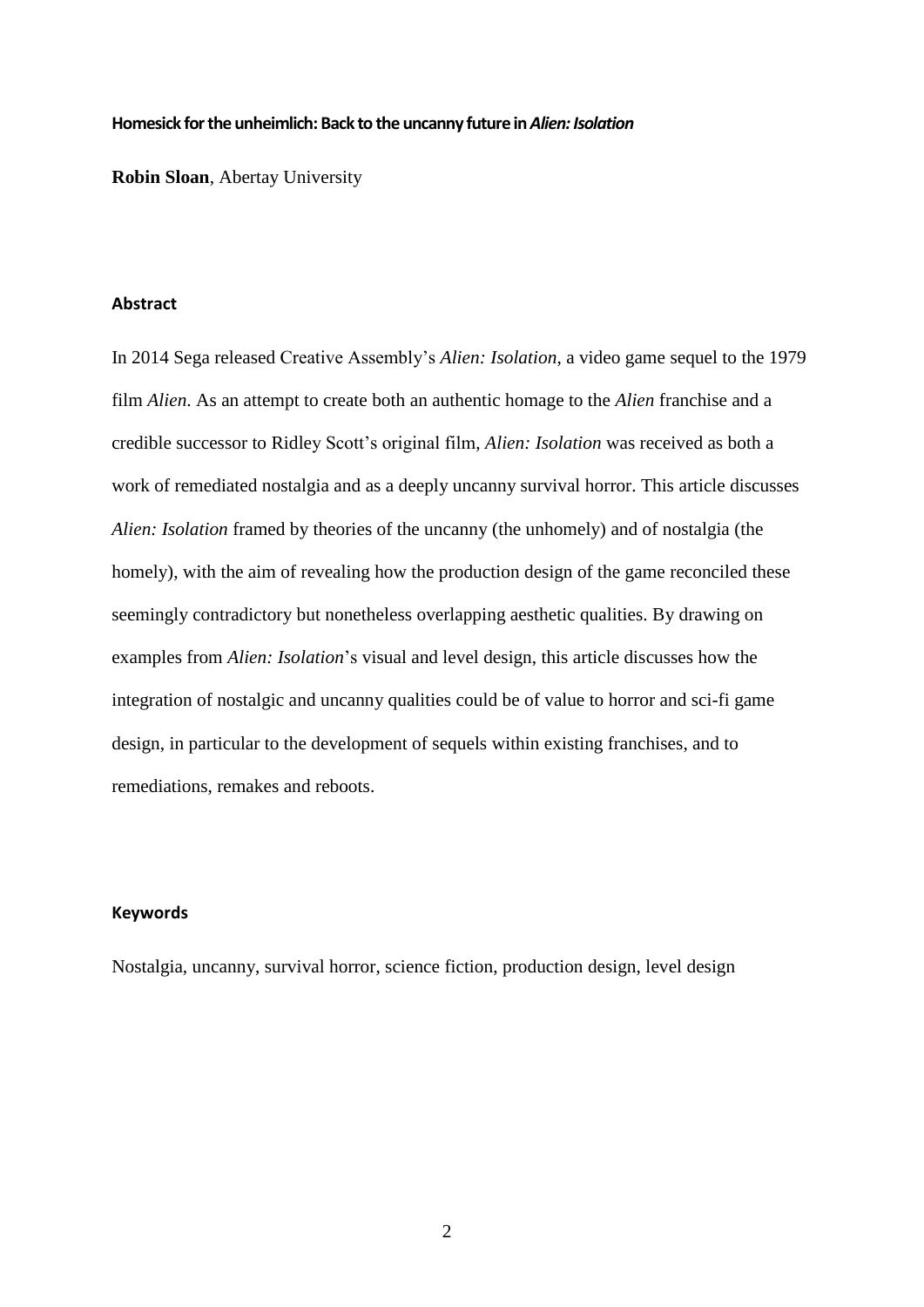Creative Assembly's sci-fi survival horror, *Alien: Isolation* (2014), is predicated on the virtual reconstruction of a familiar yet unsettling cinematic world. In other words, it is a video game that is devoted to the dual aesthetics of nostalgia and the uncanny. Within Game Studies this presents us with a particularly interesting case study, as both nostalgia and the uncanny are important concepts to the analysis of video games. The former is of increasing relevance to the study of retro games, remakes, games history, games culture, and the collection, curation and preservation of games (e.g. Garda 2013; Heineman 2014; Sloan 2015; Suominen 2007; Swalwell 2007; Taylor and Whalen 2008). The latter has been applied broadly to studies of horror in games, in particular to the study of survival horror as a subgenre (Kirkland 2009b; Reed 2015; Tinwell et al. 2009), to games that feature uncanny representations such as doubles, ghosts and the undead (Hoeger and Huber 2007; Spittle 2011), and to examples of overt simulation and glitches that create unexpected, uncanny experiences (Brown and Marklund 2015; Holmes 2010).

#### **Introduction**

From the perspective of Game Design, it is valuable to examine how the design and development process of *Alien: Isolation* accounted for this duality of uncanny and nostalgic aesthetics. There are clear differences between the warm feelings of nostalgia – which we might regard as a bittersweet emotion grounded in fond memories of times-gone-by (Wildschut et al. 2006) – and the feelings of anxiety, dread and panic that are associated with uncanny works. But there are also commonalities that could have repercussions on how we design and encounter game environments. Not only should we acknowledge that nostalgia and the uncanny are dichotomous (in reductive terms, they apply to encounters that we perceive to be either homely or unhomely), but we should also consider that they both imply the existence of spatiotemporal discrepancies. On the one hand, nostalgic reconstructions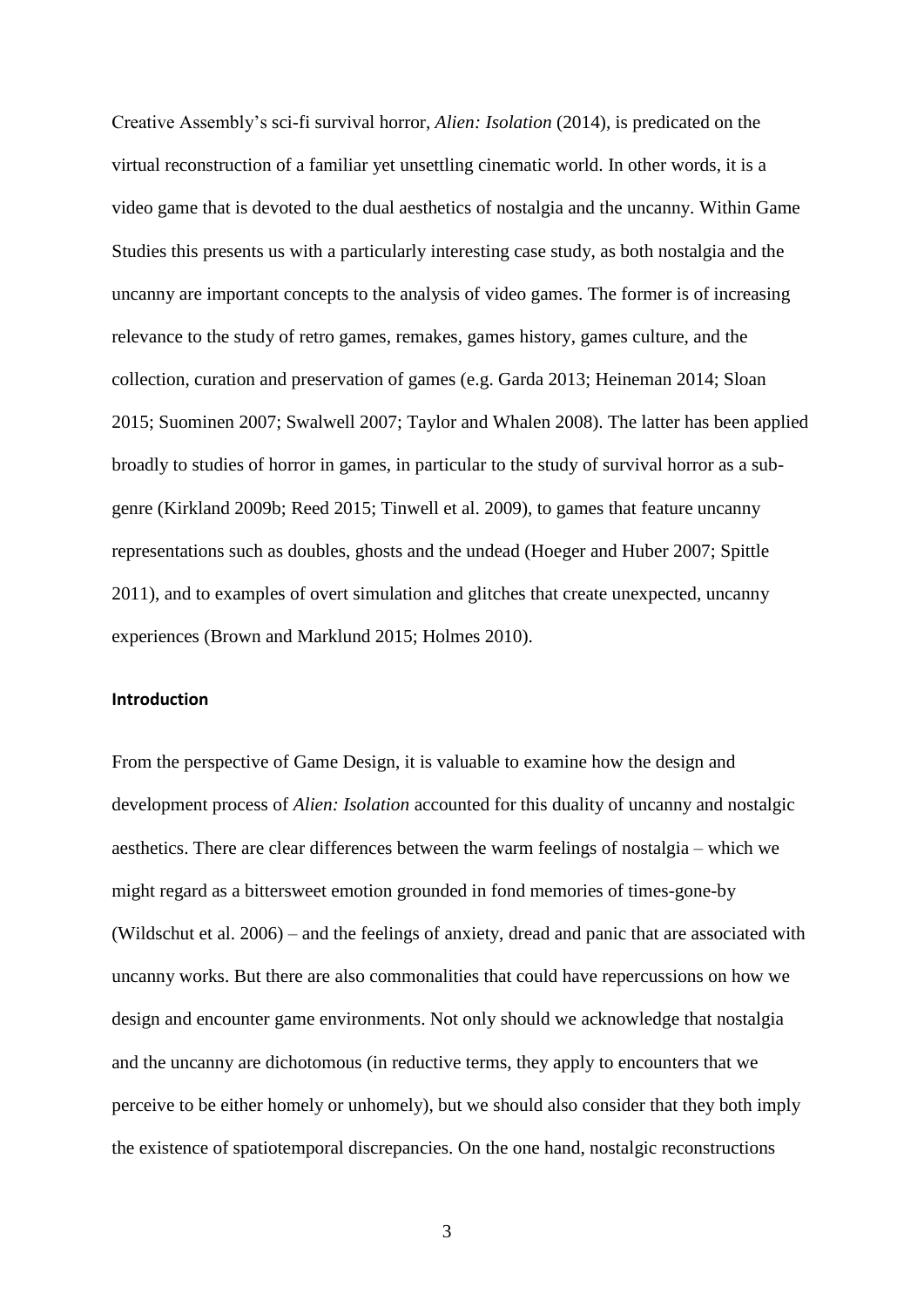play to imperfect memories, selectively presenting us with a remembered (rather than objectively accurate) past. On the other hand, the uncanny is experienced when we perceive subtle inconsistencies that lead us to question the authenticity of our surroundings.

*Alien: Isolation* is a notable example of a sci-fi-themed survival horror video game that aims to provide players with an experience that is both nostalgic and uncanny. However, it can also be identified as part of the wider move to produce contemporary video game sequels, remakes, remasters or reboots of well-established sci-fi and horror franchises. This includes ongoing sequels and remastered releases within the *Resident Evil* (Capcom, 1996) and *Silent Hill* (Konami Computer Entertainment Tokyo, 1999) survival horror series, and reboots and remakes of archetypal sci-fi horror video games such as *Doom* (id Software, 2016) and *System Shock* (System Shock Remastered, 2016). How these video games balance an atmosphere of uncanny dread with potential audience nostalgia should be of interest not only to games scholars, but also to Game Developers (particularly to Environment Artists and Level Designers).

The aim of the current article is to analyse the production design of *Alien: Isolation* in order to better understand how the developers created virtual spaces that are simultaneously uncanny and nostalgic. Specifically, the article sets out to address two questions:

- 1. Is it possible for players to have feelings of nostalgia for an uncanny world, and how can we understand this seemingly contradictory player experience?
- 2. To what extent does the production design of *Alien: Isolation* demonstrate successful integration of nostalgic and uncanny qualities, and how do these two aesthetic qualities interact?

In the following sections, I present a case study of *Alien: Isolation*'s production design framed by the literature on nostalgia, on the uncanny, and on the *Alien* franchise. I first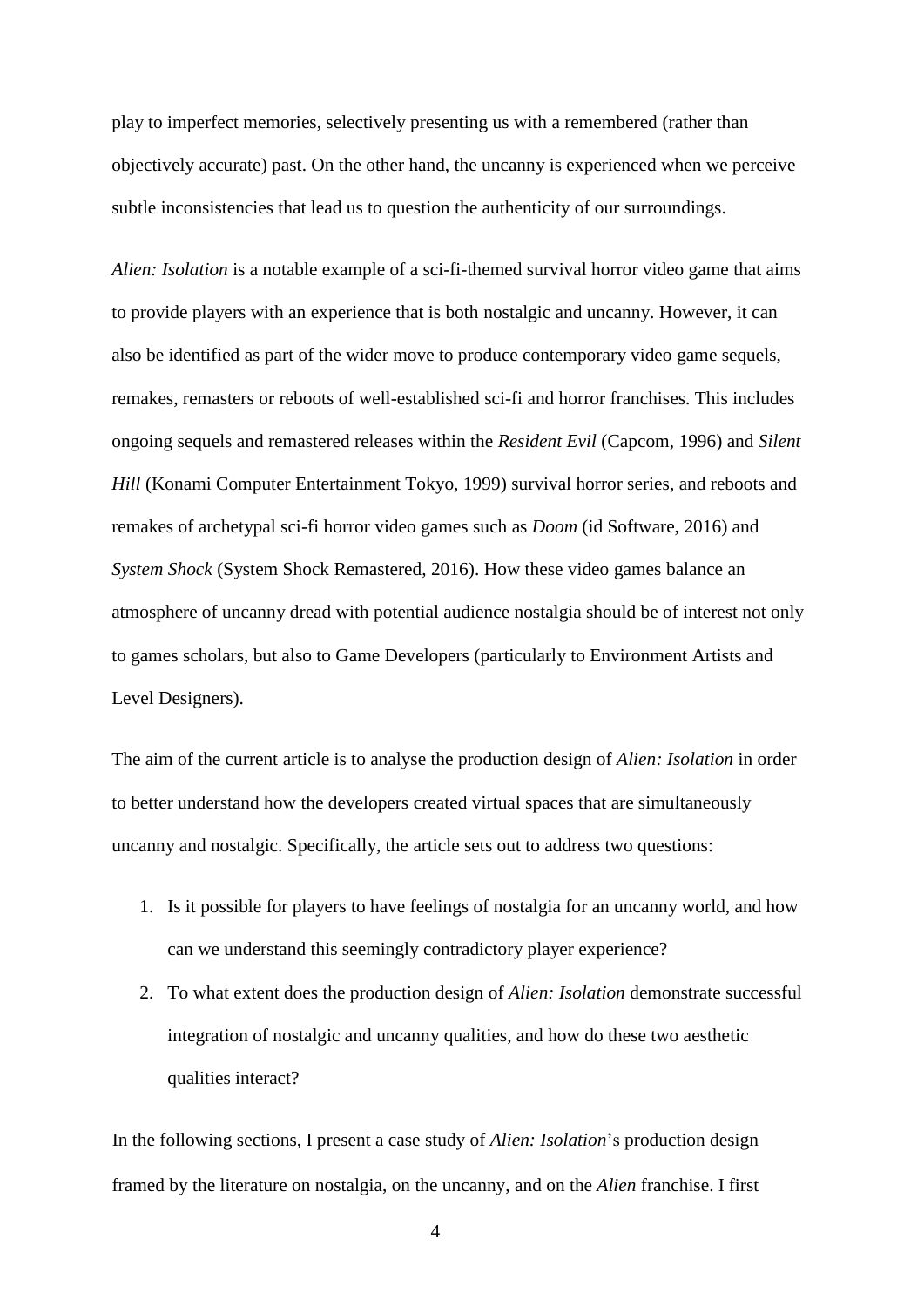discuss the commonalities between the uncanny and of nostalgia, with a particular focus on Vidler's (1992) discussion of the architectural uncanny. I then briefly discuss the history of the *Alien* franchise, the uncanny qualities of *Alien* as a work of sci-fi horror, and how the development, release and reception of *Alien: Isolation* supports the notion that players can experience nostalgia for an uncanny world. Finally, I provide an analysis of the production design of *Alien: Isolation* that considers its spatiotemporal discrepancies and its presentation as a simulation of a period cinematic space.

This article is limited in scope in that it specifically investigates the development of one video game remediation of an existing cult film. However, it is hoped that this discussion of nostalgic and uncanny production design in *Alien: Isolation* will inform the future design and analysis of game environments that are based on familiar spaces from personal, social or cultural memory.

#### **Linking the uncanny and nostalgia**

Our experiences of the uncanny and of nostalgia can be related to ideas of familiarity (the unhomely, or the homely) and an orientation towards the past (a past that is either repressed, or remembered fondly). In this section I discuss the underlying literature that links the uncanny and nostalgia, primarily the work of Vidler (1992). The ideas discussed in this section underpin the subsequent analysis of *Alien: Isolation*.

In his attempt to understand the uncanny as an aesthetic emotion, Freud ([1919] 2003) identified the unheimlich – translating literally as the unhomely – as an appropriate term. Freud was clear that the unhomely was an experience that sat within the parameters of fear: that it 'belongs to the realm of the frightening, of what evokes fear and dread' (Freud [1919]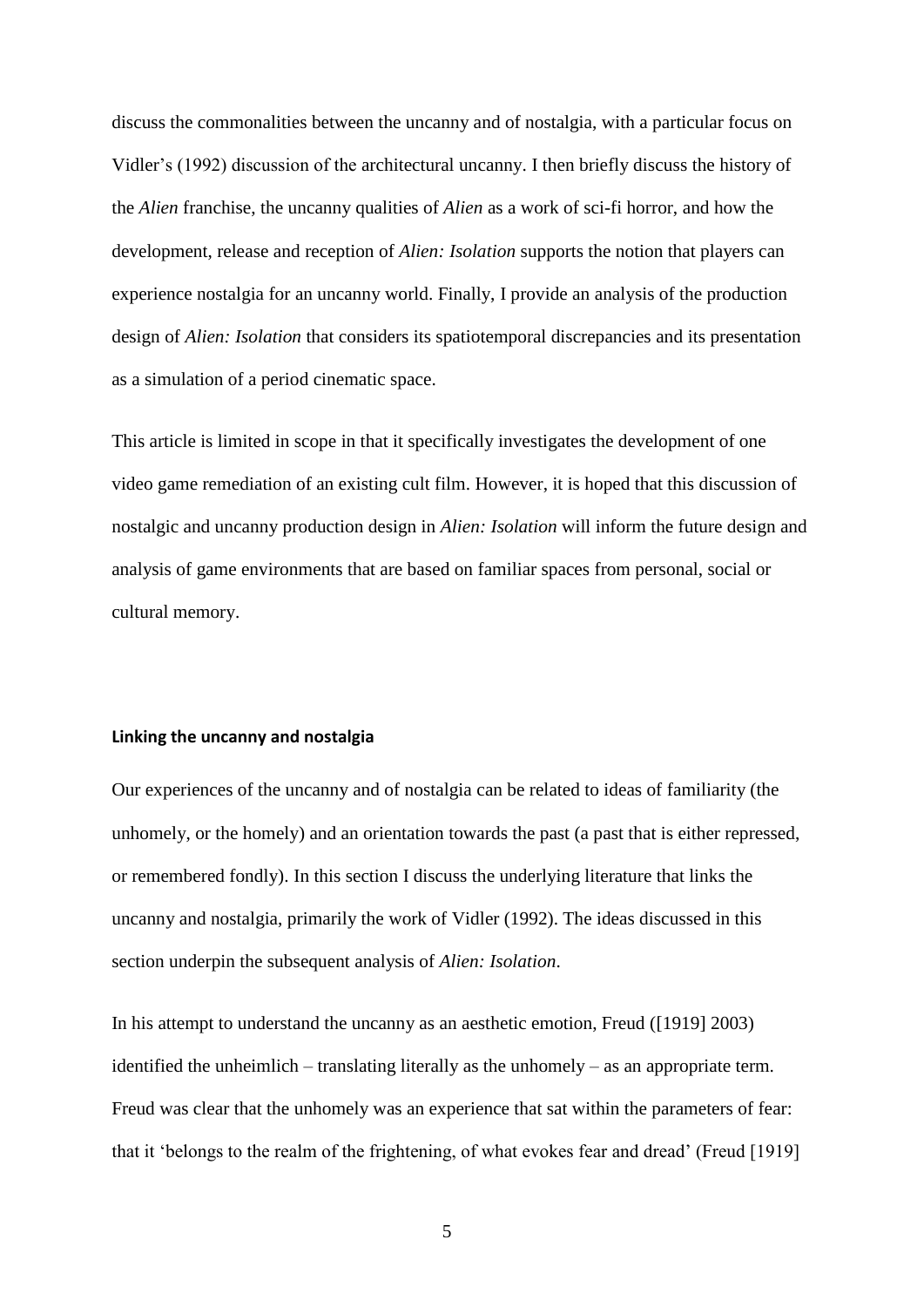2003: 123). As Vidler comments, Freud thought that the unheimlich 'was more than a simple sense of not belonging; it was the fundamental propensity of the familiar to turn on its owners, suddenly to become defamiliarized, derealized, as if in a dream' (Vidler 1992: 7). In this sense the uncanny can be related to the idea of alienation and our encounters with alien presences. Freud emphasized, however, that the uncanny does not stem from alien knowledge, but from repressed knowledge: that the uncanny is 'nothing new or strange, but something which was long familiar to the psyche and was estranged from it only through being repressed' ([1919] 2003: 148). In particular, Freud argued that uncanny is experienced whenever we are confronted with unconscious and primitive fears, primarily; fear of castration, confrontation with a double, compulsive repetition and animism.

In video games, it has been noted that the survival horror genre is invested in the presentation of the Freudian uncanny (Kirkland 2009b; Reed 2015; Tinwell et al. 2009). More than this, the 'homeliness' of the environments in the survival horror genre has been stressed. For instance, Kirkland (2009a) has pointed out how domestic locations feature prominently as the sets for survival horror games, and that this fits with Freud's initial definition of the heimlich as 'belonging to the house'. This stems from the necessity for the Freudian uncanny to present us with familiar settings and locations, before subverting this familiarity to create unexpected and eerie representations that are unfamiliar to our senses.

We can therefore assert that a degree of homeliness is an important trait of the survival horror video game, but this homeliness can often be rudimentary (i.e. basic images and representations of the generic home). While the uncanny concerns unexpected confrontations with objects that subvert the familiar, nostalgia can be considered a conscious attachment to a familiar past. Initially identified as a form of chronic homesickness (Davis 1977: 414), nostalgia is better understood today as a longing for the past (Pickering and Keightley 2006: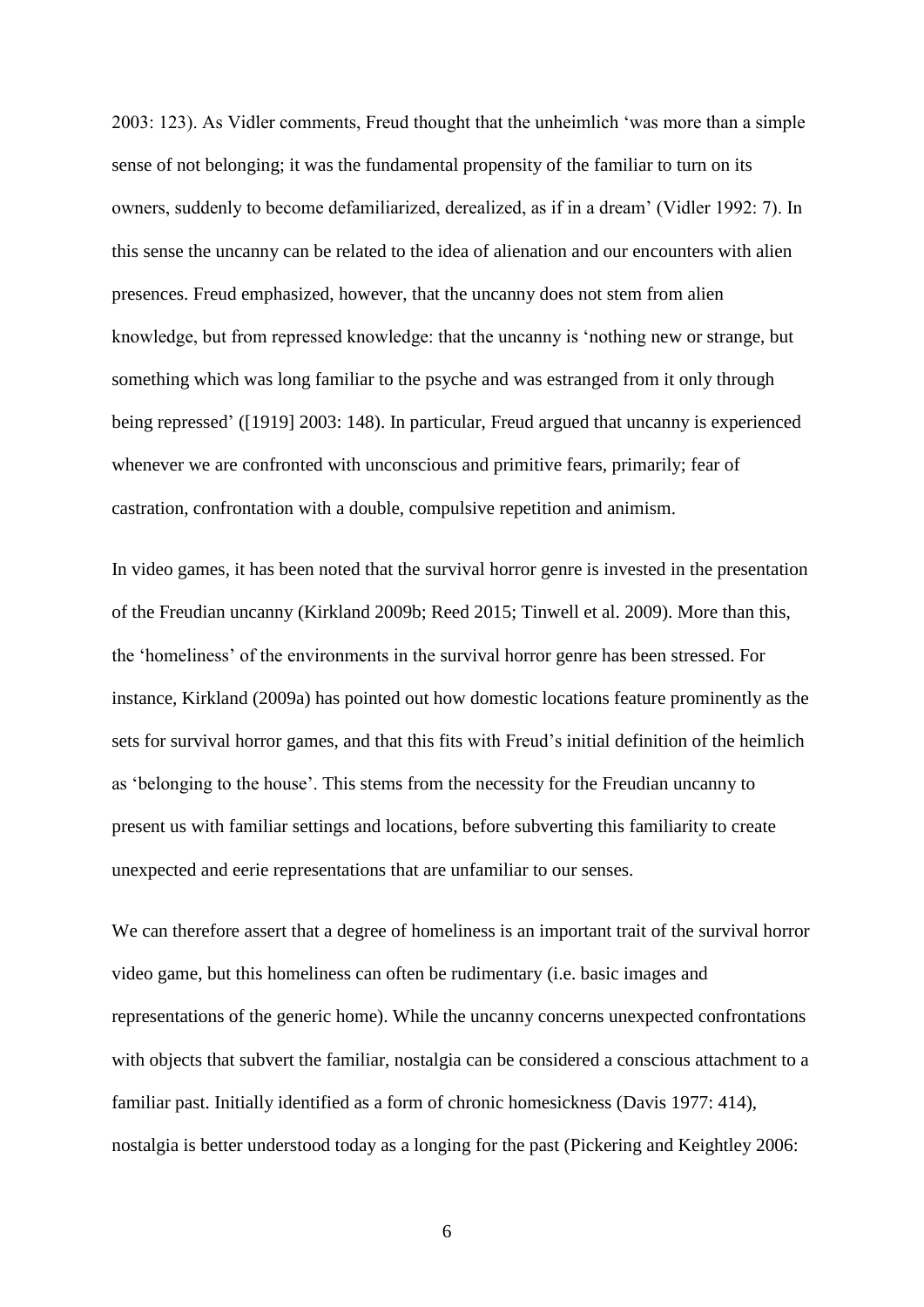920). In contrast to history – which could be described as a means of documenting the past with the intention of achieving objectivity – nostalgia, as experienced by individuals and within cultures, is less concerned with accuracy or historical 'truth'. As Erll (2011: 8) explains, 'memories are not objective images of past perceptions, even less of a past reality. They are subjective, highly selective reconstructions, dependent on the situation in which they are recalled'. Starobinski (1966) has postulated that nostalgia arises from what he terms 'memorative signs': images that trigger our memories for spaces in time, and which in combination facilitate reflection on a past which can no longer be completely restored. Reflection and restoration are key terms for Boym (2001), who puts forward the idea that nostalgic performance can be categorized as either reflective or reformative. The former emphasizes the act of remembrance – of dwelling on and longing for the past – while the latter involves the active reconstruction of the past. These two forms of nostalgic performance can be related to Baudrillard's argument that nostalgia is a form of 'narcissistic regression' comprised of two parts: a search for origins (reflection) and a search for authentic craftsmanship (reformation) ([1968] 2005: 80).

The interaction between the uncanny, nostalgia, and our interpretation of space has been explored in previous work, including studies that have examined cities (Della Dora 2006) and film locations (Fiddler 2007). In his seminal work on uncanny architecture, Vidler identifies what he terms the 'traditional links' between the uncanny and nostalgia (1992: 7), and argues that the former is often seen to incite enhanced feelings of the latter (that our feelings of homesickness grow in response to an intrusion of the unhomely). Importantly for our understanding of video game spaces, Vidler suggests that uncanny works, including architecture, concern the 'perpetual exchange between the homely and the unhomely, the imperceptible sliding of coziness into dread' (1992: 57). It is therefore interesting to consider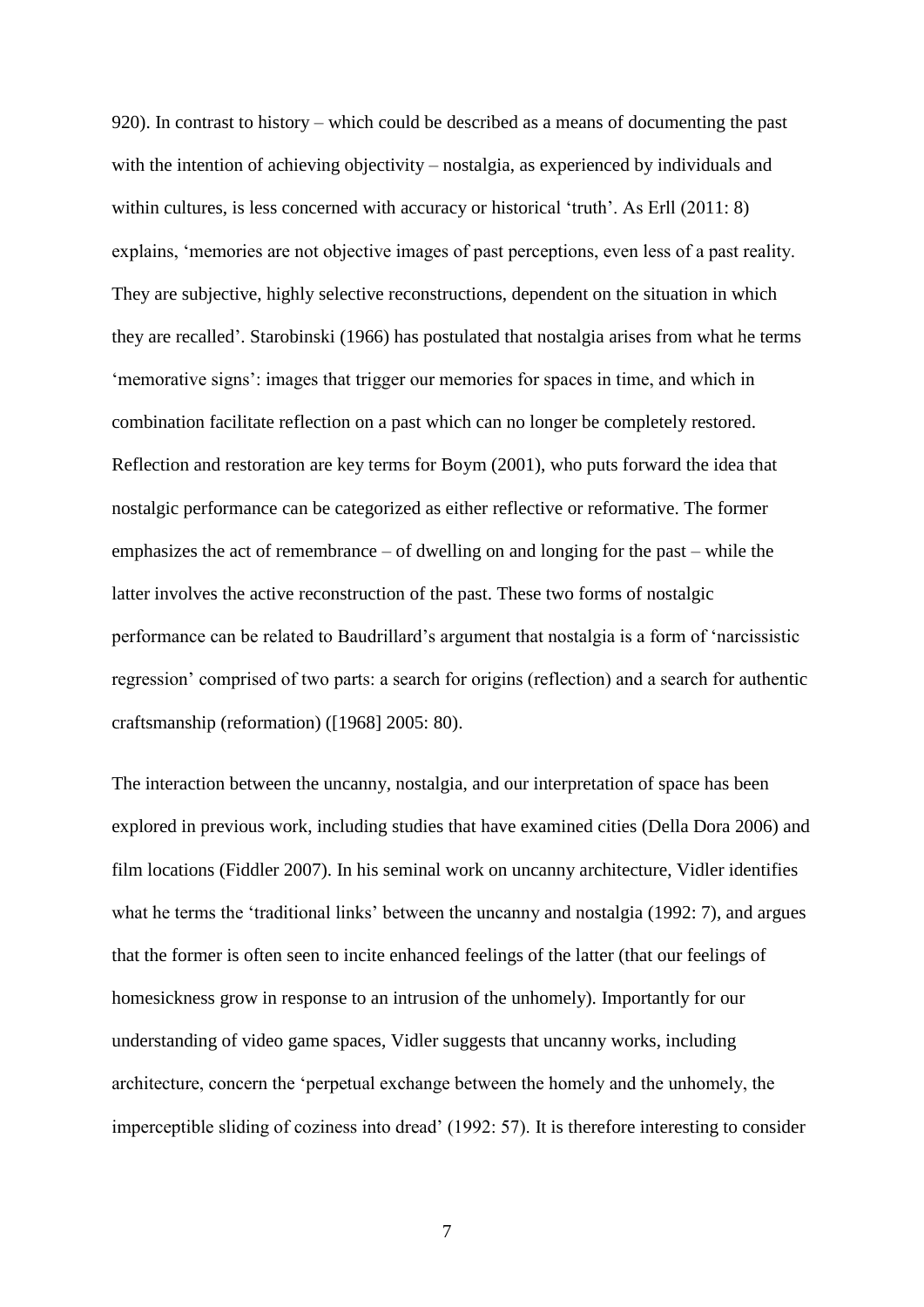whether the environment design for all survival horror video games can be considered as interplay between nostalgic and uncanny representations.

For Vidler, our orientation towards and understanding of the past provides one important foundation for our appreciation of the architectural uncanny. We can think of this as a form of temporal uncanny. On the one hand, we can consider how cultural knowledge gives rise to uncanny effects. Vidler is clear that the elements that make up an uncanny space (e.g., the individual features of a Gothic haunted house) are not in themselves uncanny. Identification of the uncanny within architecture is reliant upon our understanding of how cultural knowledge can frame perceptions of reality and authenticity. Vidler advises that architectural attributes will be 'emblematic of the uncanny, as the cultural signs of estrangement for particular periods' (1992: 11). On the other hand, we can think of a temporal uncanny that emerges from our more intimate knowledge of unhomely houses. Vidler argues that the home provides 'an especially favored site for uncanny disturbances: its apparent domesticity, its residue of family history and nostalgia, its role as the last and most intimate shelter of private comfort sharpened by contrast the terror of invasion by alien spirits' (1992: 17). With this in mind, we can see how any example of Boym's nostalgic reformation can lead to uncanny representations. The act of rebuilding a remembered space is liable to result in environments that fall short of expectations, that mix (intentionally or unintentionally) historical referents, and that blur the lines between our knowledge of the past and our experience of the present.

In addition to temporal ambiguities, Vidler discusses how the spatial qualities of architecture can infer the uncanny. Rather than there being 'invisible slippages between a sense of the homely and the unhomely' (Vidler 1992: 37), the spatial uncanny can instead be identified through the use of qualities such as repetition, disorientation and claustrophobia. Using Piranesi's drawings as an example, Vidler discusses how architectural design can infer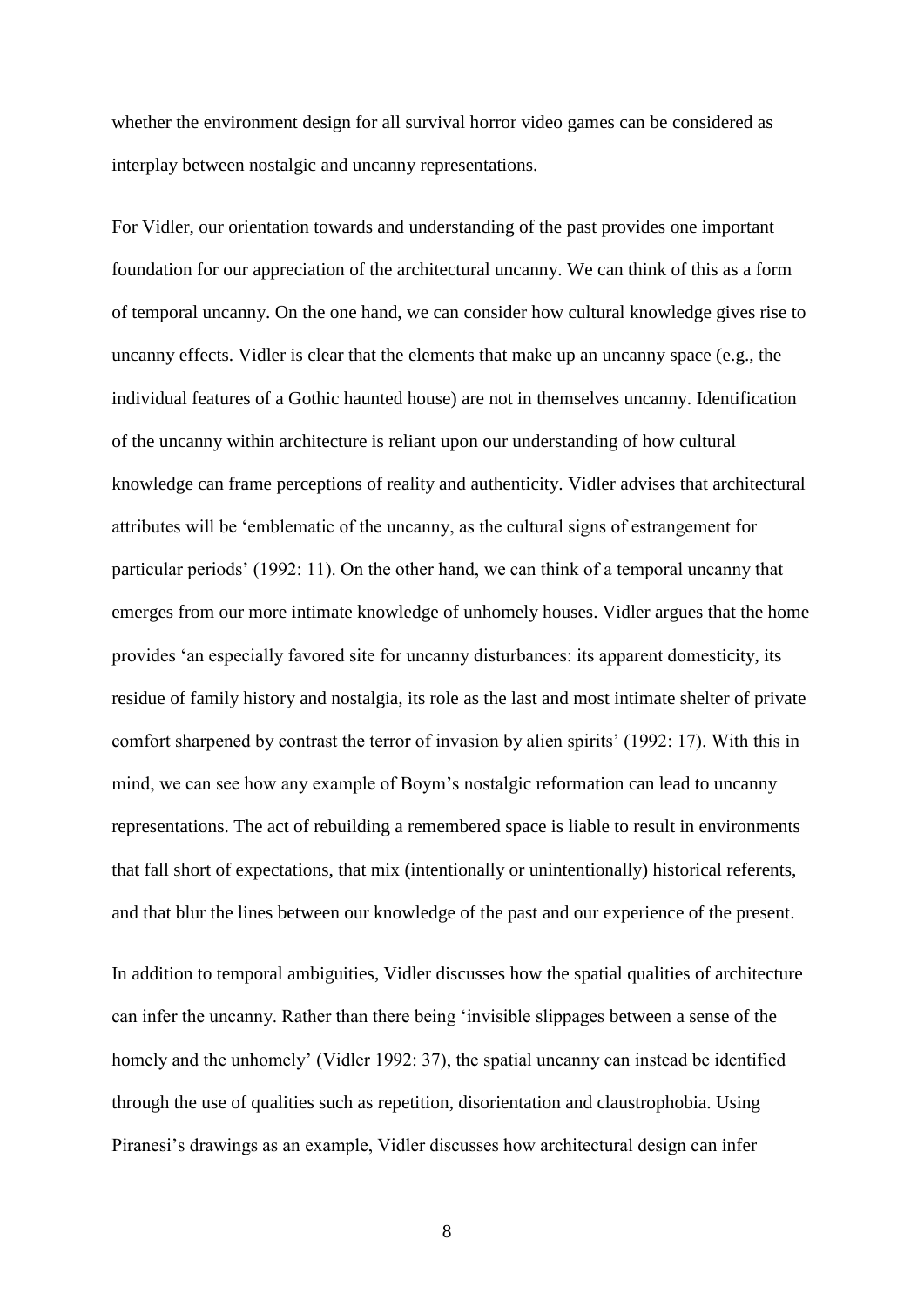instability and an 'endless drive to repeat' (1992: 38). These spaces can suggest a continual feeling of movement without progress, or an 'abyssal drive toward nothingness' (1992: 38). Quoting Charles Nodier, Vidler recognizes the perceived fragility of Piranesi's environments and the risks that travellers would face if they attempted the climb, only to be presented with an endless repetition of spatial challenges (1992: 39–40). Piranesi's nightmarish, labyrinthlike spaces play with our perceptions of reality whilst instilling a sense of dread. The resultant disorientation – a feeling not only of being lost, but also of repeatedly returning to the same locations – is described as being particularly uncanny (1992: 43). Using Freud's own example of being lost in a town, Vidler argues that the act of getting lost within a space that is at first familiar can in turn invoke a sense of paranoia: the uncanny feeling of attracting attention through one's own repetitive actions. In *Alien: Isolation* and in survival horror more generally (where the objective is to avoid attention and escape) this would therefore appear to be an ideal aesthetic quality. If spaces are designed to at first incite player feelings of nostalgia, then the sense of fear and panic that would result when players become lost (and pursued) within these spaces would arguably be exaggerated.

#### **Alien 1979–14: From uncanny horror to nostalgic nightmare**

In *Alien*, Ridley Scott (1979) and Swiss surrealist H. R. Giger crafted one of cinema's most uncanny universes. Mixing the familiar with the grotesque, the *mise-en-scène* of the film provoked feelings of disgust, fear and alienation in the audience. Hurley argues that *Alien* erodes the boundaries between alien and human, 'defamiliarizing the human body by eviscerating it' (1995: 220). These uncanny representations of the inhuman and posthuman are mirrored in *Alien*'s environments, which are reproduced and imitated in *Alien: Isolation*. Giger's work on the set design incorporated visceral images of death, decay and eroticism.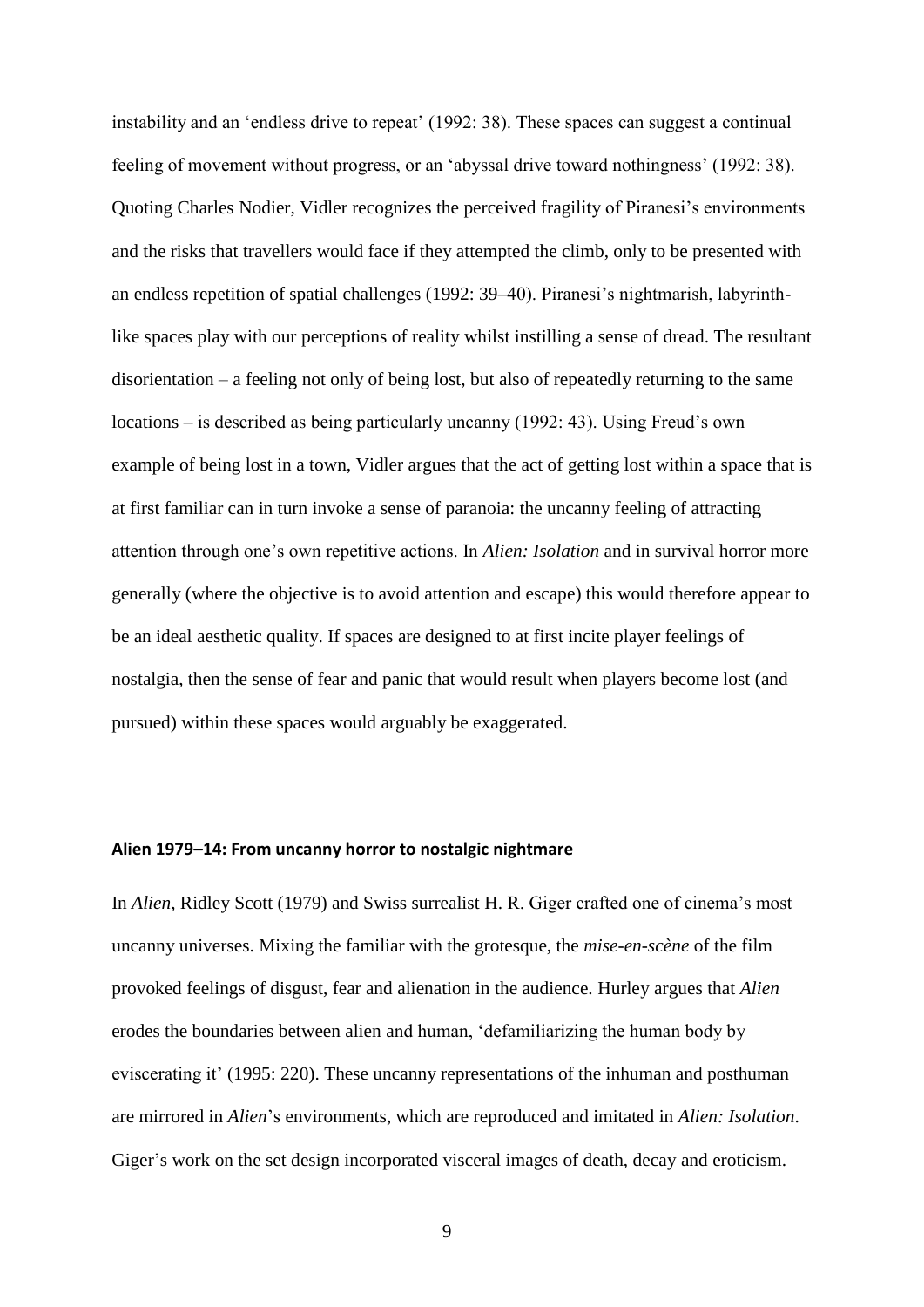The incorporation of flesh, bones and sexual imagery into an unsettling and alien environment is the foundation of the film's uncanny aesthetic (Nathan 2011: 89–90). *Alien*'s grotesque sets were juxtaposed against the more familiar industrial production design of the starship Nostromo, creating a sense of visual dissonance. At the time of *Alien*'s release, sci-fi representations of interstellar space travel typically depicted sleek technologies and advanced civilizations (as in *Star Trek: The Motion Picture* [Wise, 1979]) or fantasy cultures in distant galaxies (as in *Star Wars* [Lucas, 1977]). As a horror film that essentially applied a sci-fi styling to a haunted house plot (Scobie 1993), there was a need for *Alien* to eschew the unfamiliar fantasy worlds of popular space operas in order to present a more familiar setting. The gritty, lived-in sets of *Alien* provided a necessary familiarity and realism that helped to exaggerate the sense of shock when primitive, gruesome and violent representations intruded into this space. More than this, though, the industrial realism of *Alien* laid the groundwork for a visual style that would impact on future sci-fi cinema, television and video games.

The long-term critical and cultural impact of *Alien* has been significant (Bould 2003: 92). The film produced three direct sequels – *Aliens* (Cameron, 1986), *Alien 3* (Fincher, 1992) and *Alien Resurrection* (Jeunet, 1997), with a fourth sequel announced in 2015 – generated crossover media and movies with the *Predator* (McTiernan, 1987) franchise, and served as the foundation for *Prometheus* (Scott, 2012) and its upcoming sequel *Alien: Covenant*. There have been numerous video games affiliated with the *Alien* films and storyworld, including *Alien* (Fox Video Games, 1982), *Aliens: The Computer Game* (Activision, 1986), *Alien 3* (Probe Entertainment, 1992) and *Alien versus Predator* (Rebellion, 1999). Beyond spinoff games, however, the film series has had a wider impact on video game design and culture. For example, the *Metroid* (Nintendo, 1986) series originally took inspiration from *Alien*. The first sequel, *Aliens*, is not only regarded as a milestone in action-sci-fi film-making, but is also noted for introducing concepts that are now common features in action video games. The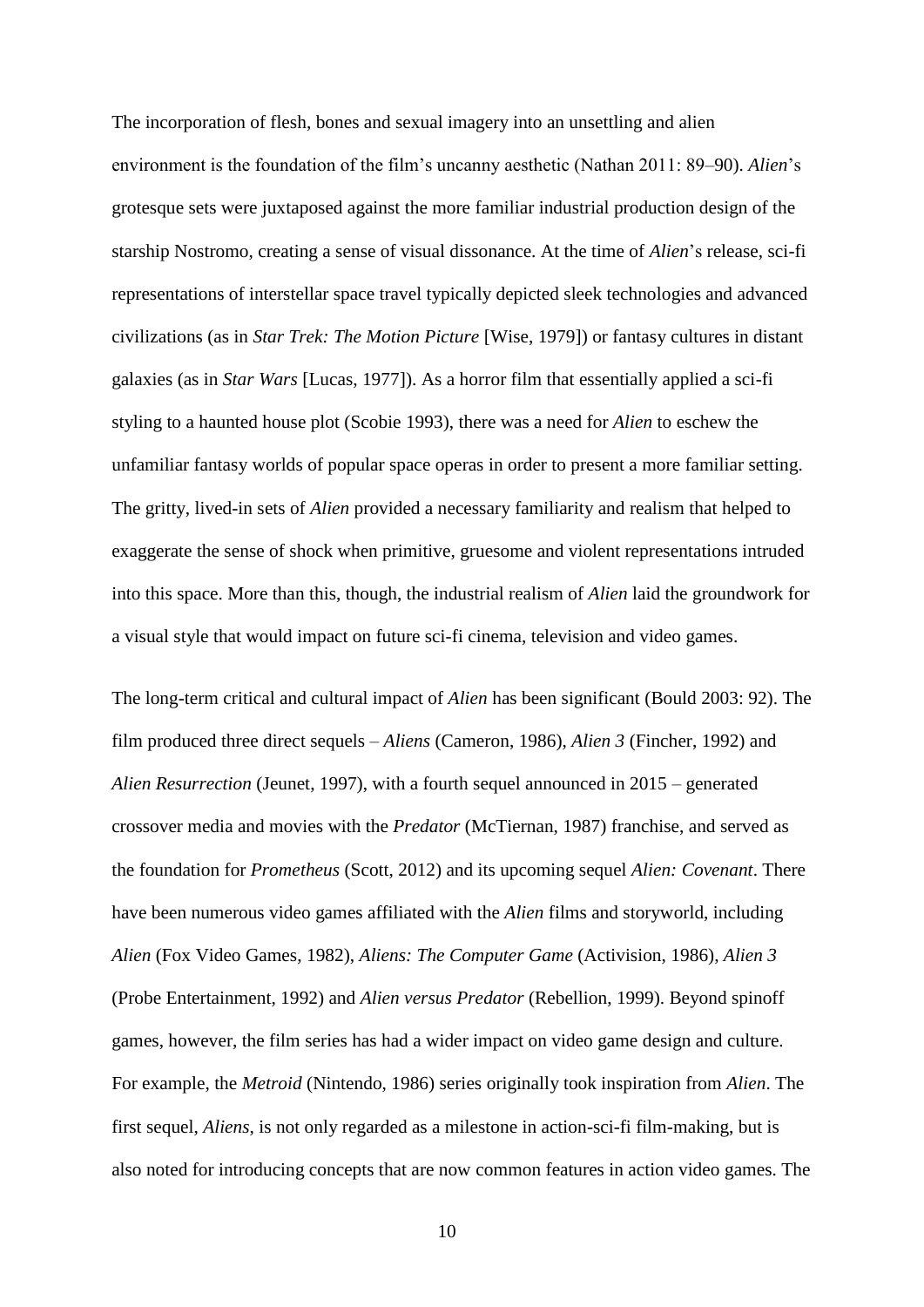use of mobile gun turrets, secondary fire options, motion trackers, and even air vents in games can be traced to Cameron's film (Houghton 2013).

By the time of the release of *Aliens: Colonial Marines* (Gearbox Software, 2013), it was clear that a degree of nostalgic reverence was being placed on the early films in the series. Sega's 2013 game sought to remediate the sets, narrative and performances of *Aliens* in order to capitalize on gamers' feelings of nostalgia towards the film, whilst also integrating the type of first-person action shooter gameplay that the film originally inspired. As it turned out, the sense of nostalgia achieved by the designers was one of the few aspects of the game that critics regarded positively (Cooper 2013; Ogilvie 2013; Owens 2013). One year later, the release of *Alien: Isolation* delivered a more comprehensive and fulfilling adaptation, this time of the original *Alien* film. By defining *Alien: Isolation* as a stealth-based survival horror, the developers Creative Assembly sought to create a natural successor to the original film without falling back on first-person shooter mechanics. The game was met with mixed reviews. On the one hand, critics such as Gies (2014) and McCaffrey (2014) expressed disappointment, albeit framed by high expectations due to the cultural importance of the original film, and hesitations over the extended length of the game. On the other hand, many reviewers identified *Alien: Isolation* as the most satisfying and authentic virtual adaptation of the *Alien* franchise to date. In particular, critics praised the risk that was taken in creating a Triple A first-person game that emphasized problem-solving and survival, and that punished bravado and attempts to fight back (Kelly 2014; Riendeau 2014).

In *Alien-Isolation*, the player takes on the role of Amanda Ripley, daughter of film's protagonist, Ellen Ripley. The game challenges the player to evade a predatory Xenomorph aboard the space station Sevastopol, using gameplay tactics that are based on disorientation and distraction. If the player makes too much noise  $-e.g.$  by running or interacting with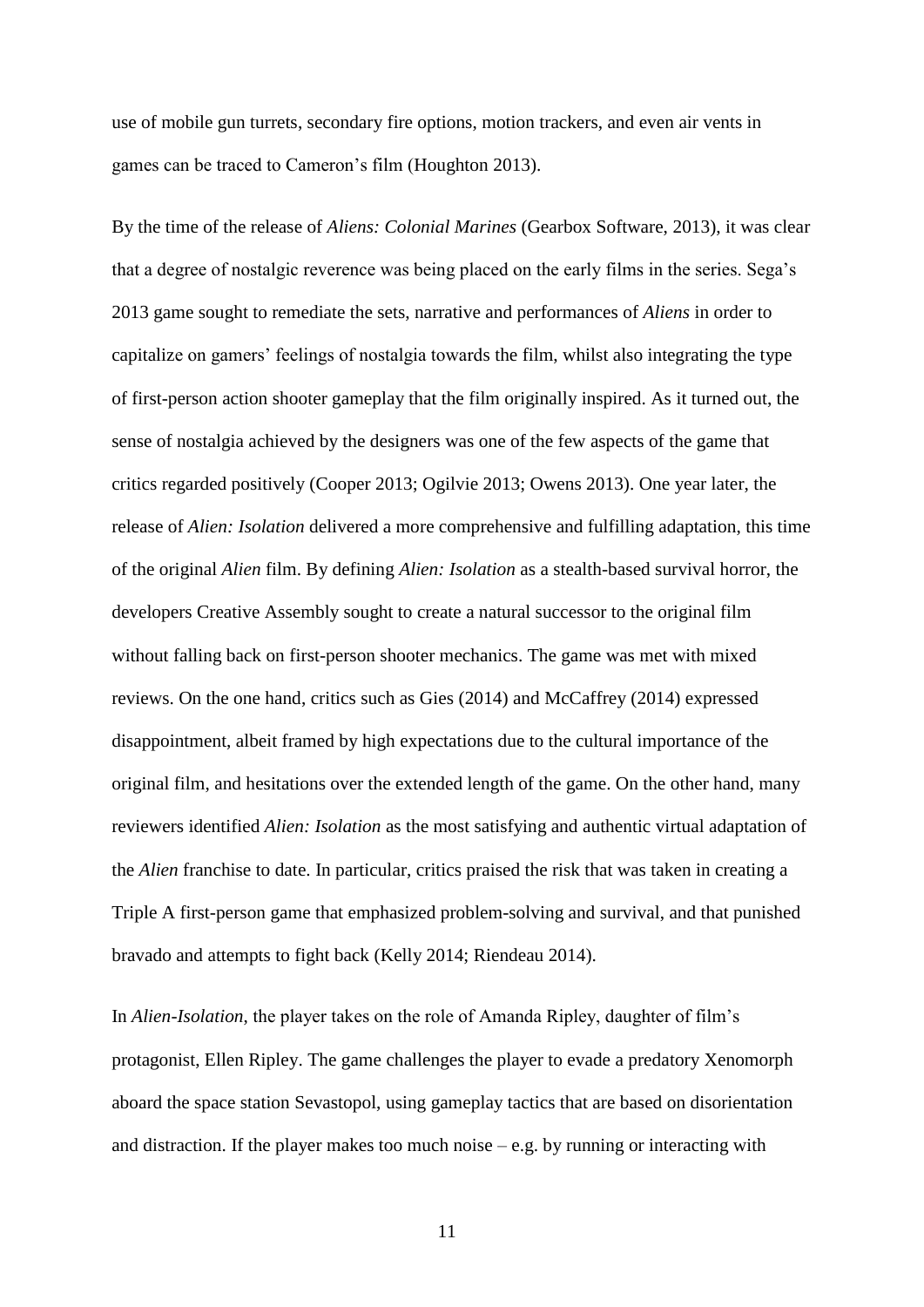objects – the Xenomorph will quickly descend on their location to investigate. This approach to narrative and gameplay design makes a direct connection to the original film, placing a non-combatant into an isolated protagonist role in a survival horror context. It also means that the environment of the game is integral to the player's experience, both functionally (in terms of how the player navigates corridors and hides from adversaries) and aesthetically (in terms of how it achieves a sense of nostalgia for the uncanny spaces of the original film).

Like *Aliens: Colonial Marines* before it, *Alien: Isolation* has been discussed in terms of its nostalgic handling of the *Alien* storyworld, including by the game's developers. In an interview with Develop, creative lead Alistair Hope discussed not only how personal fandom underpinned the original pitch and subsequent development process, but also how the ethos of Creative Assembly ensured that *Alien: Isolation* remained faithful to the world of the film. In his words, the initial concept was to move away from *Aliens* (the source inspiration for the majority of *Alien* games) in order to take gamers 'back to that feeling of being on the Nostromo, being hunted by just one Alien' (Chapple 2015: 41). To achieve this nostalgic transportation, Creative Assembly identified the production design as one of the core elements that needed to be perfected. On the film's production design, Hope stated that 'it feels really unique. It's this fantastic snapshot of the '70s and of the imagined future of that decade'. Gaining access to 20th Century Fox archives clearly satisfied the nostalgic yearning of the development team, but more than this it also enabled Creative Assembly to craft an accurate representation of *Alien*'s lo-fi aesthetic. With a heritage of making historical strategy games, Hope stressed the importance of authenticity to the studio. This is something that UI Lead Jon McKellan touched on in an interview with GameSpot (CBS Interactive Inc. 2014), where he stated that the work of *Alien* concept artist Rob Cobb was closely studied by the team. By scrutinizing Cobb's process, the team hoped that they could greatly expand on the *Alien* storyworld while remaining faithful to the source material. In the same interview, Art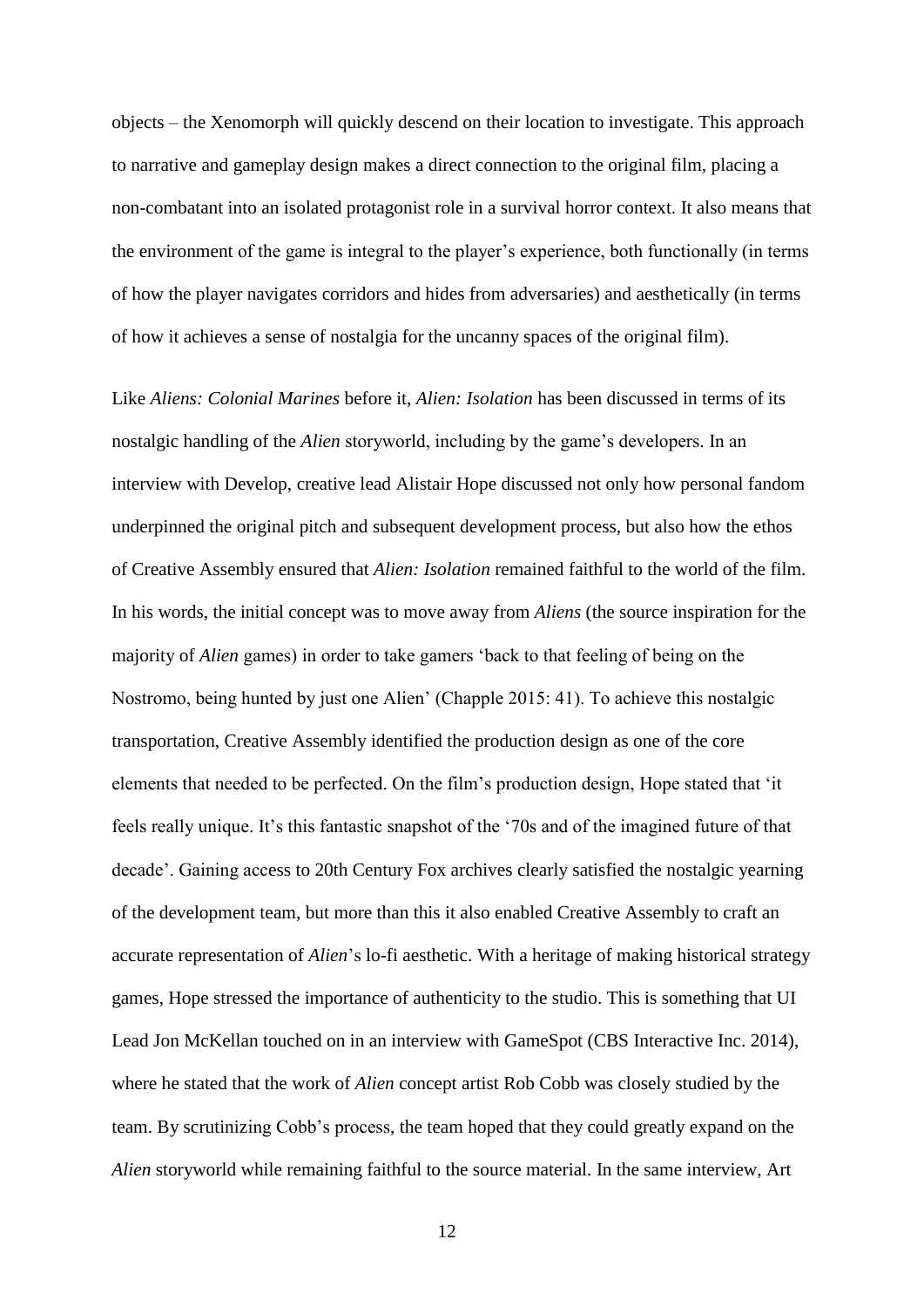Lead Jude Bond stated that imposing the following production design rule further safeguarded authenticity: the team should not build any virtual assets that could not have been built for the film set in 1979.

It is therefore clear that the environments of *Alien: Isolation* are a product of a creative process driven by both nostalgia and rigorous historical analysis, with a desire to accurately imitate the uncanny environments and events of the original cult film. The nostalgia for *Alien* that is expressed in *Alien: Isolation* appears grounded in fandom (both developer and player) and a longing to revisit the sets of the original film. This isn't nostalgia for a cinematic space that is permanently lost (as the film can be watched again any time), but fan nostalgia for the memory of watching the film: of witnessing the Xenomorph for the first time, of watching and re-watching the film on VHS, and of consuming sequels and related media and merchandise. *Alien: Isolation* recognizes this nostalgia, and targets fans' desire to return to the familiar world of the original film. Indeed, *Alien: Isolation* would arguably lose much of its appeal if it were a survival horror game set within an entirely unfamiliar world.

We can understand fan nostalgia for the uncanny world of *Alien* in two ways. First, *Alien*: *Isolation* facilitates nostalgia for the pleasurable horror of the original film, acknowledging that the uncanny in works of horror can generate diverse pleasures and appeal for horror fans (Tudor 1997). In this sense, it is indeed possible to feel a sense of nostalgia (a longing for a perceived better past, or in this case a perceived genre exemplar) for something inherently uncanny (a sense of dread and fear that, while repulsive, can be interpreted as pleasurable to horror audiences). Second, the Freudian uncanny encompasses a sense of pleasure that can be derived from compulsive repetition. As Brown and Marklund have commented (2015), 'anything which reminds us of this inner compulsion to repeat despite repulsion is uncanny'. Thus, repetition can be considered a unifying factor between nostalgia (a desire to repeat a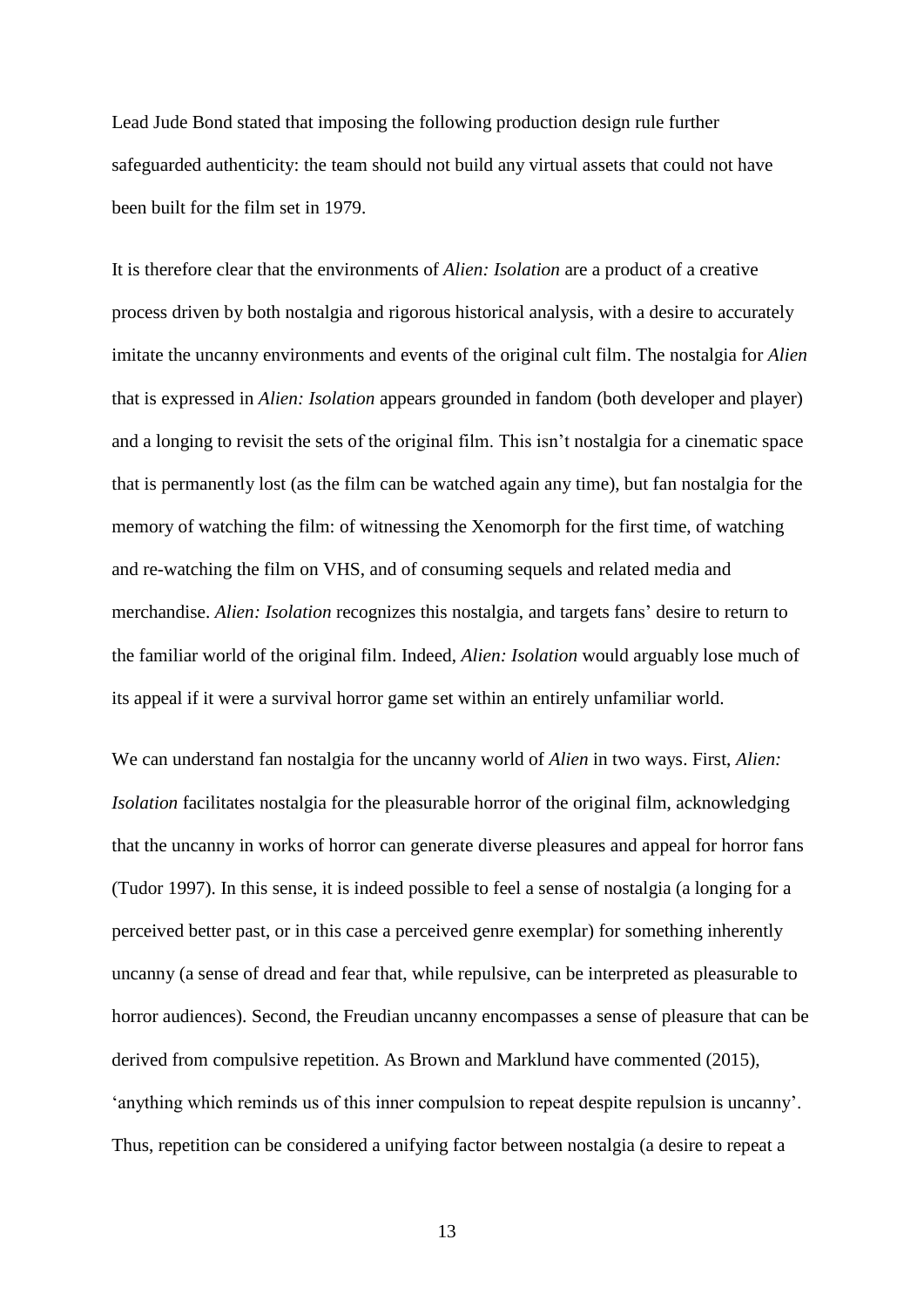treasured past) and the uncanny (which is experienced through repetition of the repulsive). In horror video games that involve a form of repetition of the past (as remake, reboot, remediation, or simply through reference to shared concepts of childhood homes and past times), we could therefore propose that nostalgia and the uncanny are inherently linked to the player experience.

### *Alien: Isolation* **and the spatiotemporal uncanny**

In the following sections of the article, I present a case study analysis of *Alien: Isolation* framed by the above discussion of nostalgia, the uncanny, and the development of the *Alien* franchise. First, I want to consider how *Alien: Isolation* presents us with a virtual world that is spatiotemporally dislocated in a manner that is not only conducive to fan nostalgia, but that also gives rise to new uncanny experiences that are distinct from the grotesque uncanny aesthetics of the original film.

Upon entering the world of *Alien: Isolation* it quickly becomes apparent that the game's sets are heavily informed not only by the aesthetics of *Alien*, but also by the technologies and tastes of the 1970s. In the opening sequence we are introduced to Amanda Ripley in a thirdperson view. She is carrying out welding work in a dark and industrial environment filled with heavy machinery, chains and metal grates. This is a mechanical environment that appears distinctly primitive by today's technological standards, never mind our current expectations of future technologies. The overall environment is neutrally coloured, comprising mainly shades of grey with touches of beige and orange-brown. Cushioned patterning on the walls is reminiscent of the recurring, geometric patterns popular in kitsch 1970s graphic design and textiles. Even food dispensers – plastic, translucent tubes containing generic cereals – appear distinctly simplistic and of their time.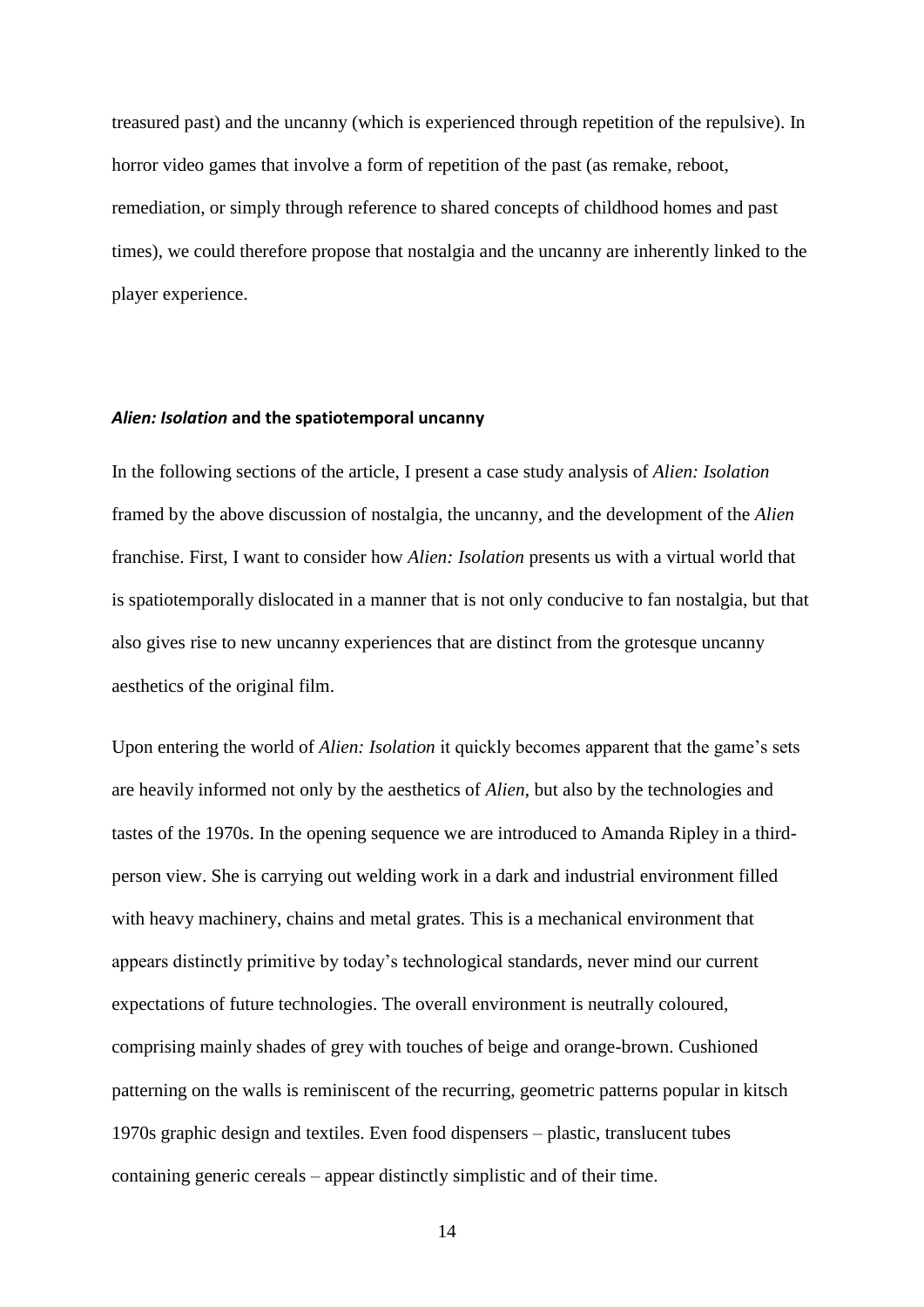When we gain control of Amanda on board the starship Torrens we are presented with an environment immersed in an atmosphere of 1970s sci-fi. The white, beige and orange colour choices, the scooped brown leather chairs, and even the design of lockers, wall panels and light fittings make a blatant connection to the period. While all of this is in keeping with the aesthetic of the film, the nostalgic act of restoring the period production design of *Alien* has resulted in virtual environments that are saturated by a conscious exposition of 1970s taste. It can feel distinctly uncanny to be immersed in a reproduction of a familiar time period, particularly when this is at odds with the timeframe of the game. This is a game set in our future, but as a product released in 2014 it is now clearly an alternative future: a future where past tastes and technologies are maintained to ensure continuity with a 1979 film. In short, this is no longer a future that we can accept as plausible: the temporal disconnect creates an uncanny perceptual gap that transforms the conceivable sci-fi vision of the future in 1979's *Alien* into an inconceivable alternative future for contemporary players.

When it comes to the temporal uncanny in *Alien: Isolation*, perhaps the most noteworthy aspect of the game's production is the design of computer and electronic interfaces (see Figure 1). Over the course of the game, players interact with and control a number of electronic devices. Some of these devices make direct connections to the film series, establishing a nostalgic link to the *Alien* storyworld (such as the motion tracker of *Aliens*, shown in the bottom right screenshot of Figure 1). More generally, however, these devices make reference to the household computer technologies of the late 1970s and early 1980s. Recall that Creative Assembly constrained their production design by only permitting the inclusion of objects that could have been built for the original film set. In consequence, players encounter representations of computer technologies that stimulate their own memories of the early years of home computing. Those players who are too young to recall first-hand the electronics of the period will nevertheless recognize their features through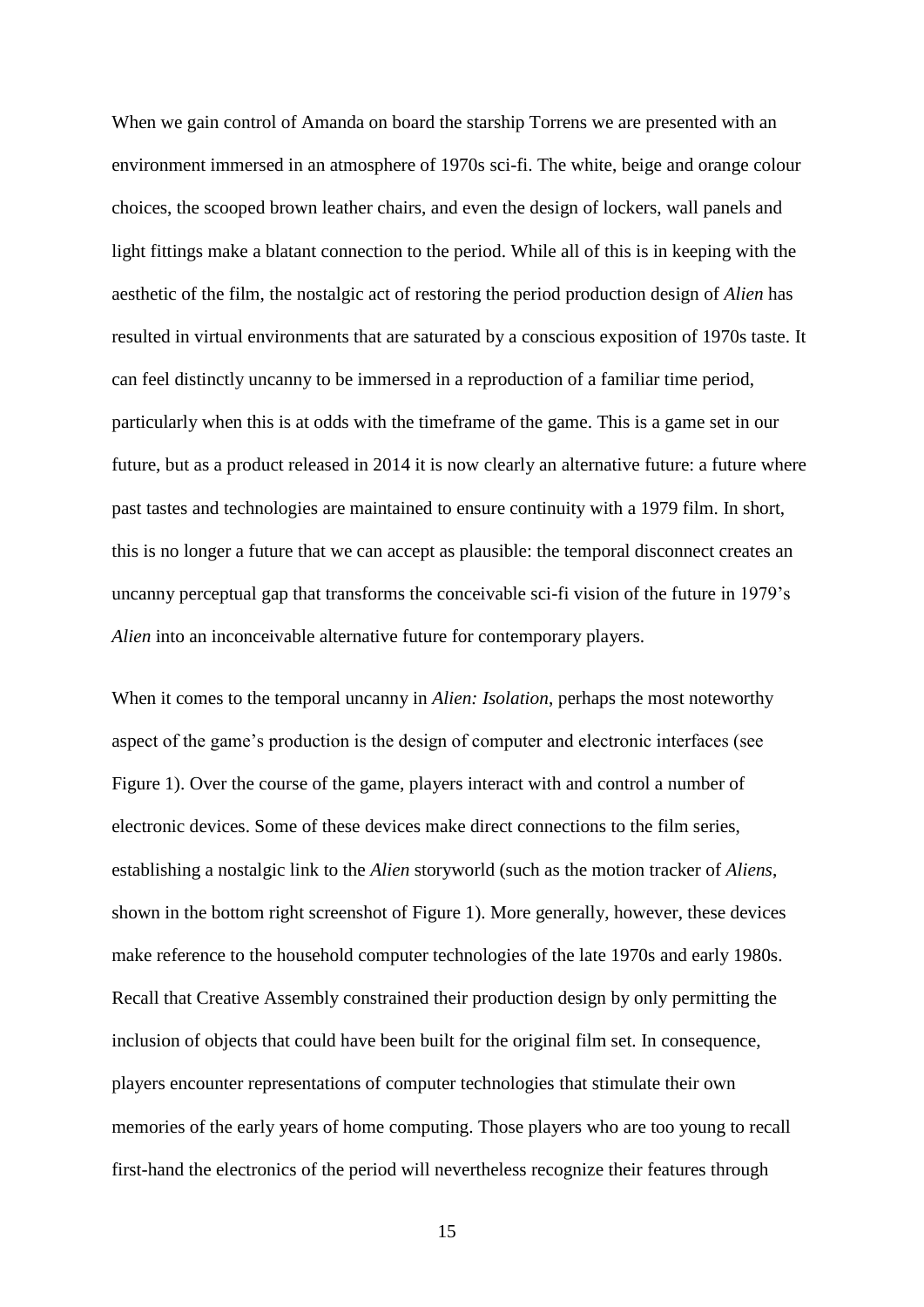consumption of period film and television, through handling of electronics owned by older family members, or even through their visits to design and technology museums.



**Figure 1:** Screenshots captured from *Alien: Isolation* (various missions).

These devices arguably present the most complete unification of nostalgia and the uncanny within *Alien: Isolation*'s prop design. The physicality of devices – the use of telephones, keys and dials – is directly at odds with current technological trends towards touch, gesture, motion and voice control. Low resolution, limited-colour screens and electronic loading sounds satisfy player nostalgia not only for the lo-fi aesthetic of *Alien* but also for the early days of home computing. However, while these devices serve as memorative signs for the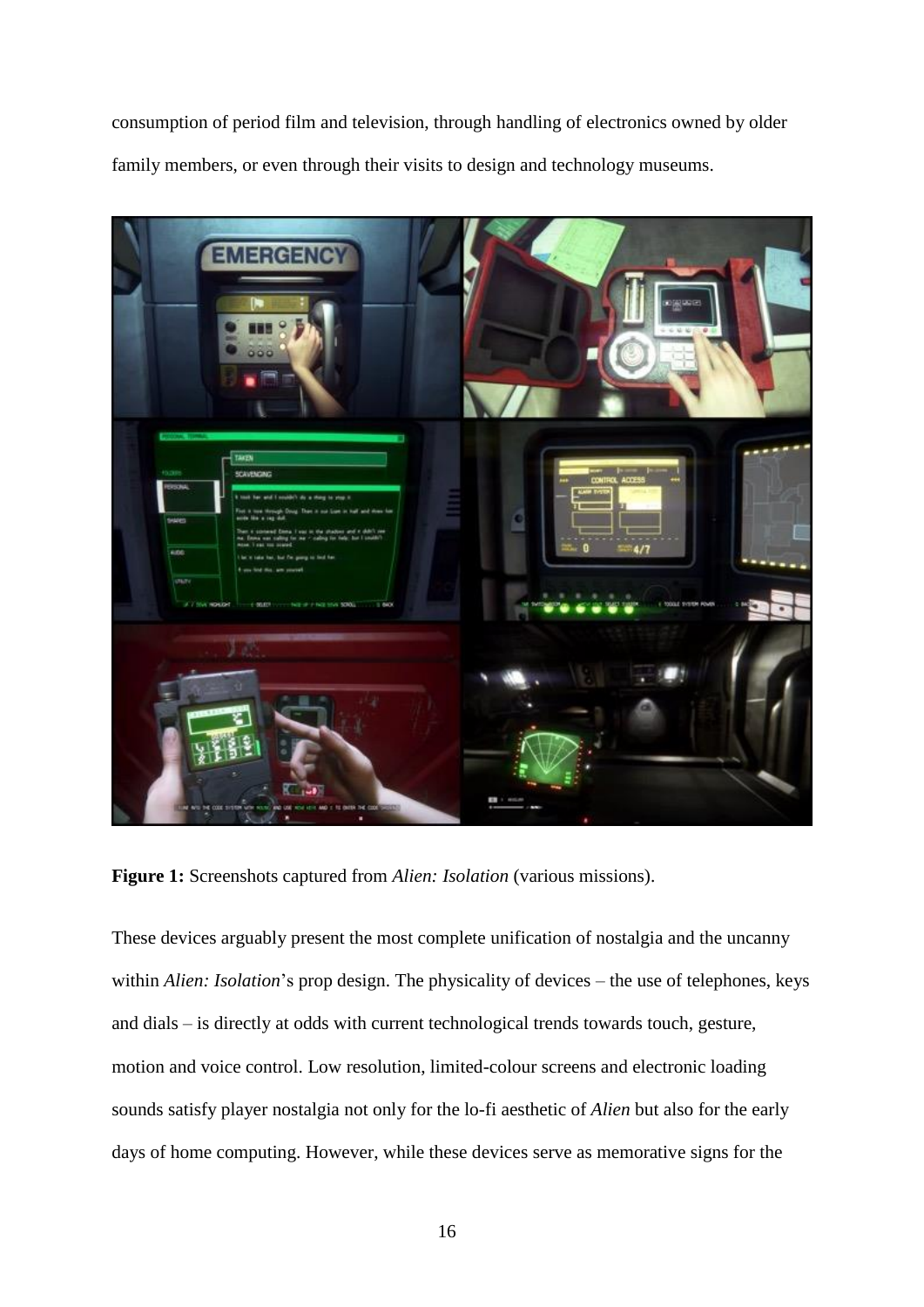emergence of personal computers, their presentation out of time is unnervingly uncanny. After all, the player is trapped in deep space, being hunted by one of the deadliest creatures to be depicted in cinema. Trusting corded telephones and the equivalent of ZX Spectrums to protect us from both the abyss of space and horror of the Xenomorph provides the perfect fusion of technological nostalgia and uncanny fear.

The constant threat of the Xenomorph could also be interpreted as a means of temporal disruption. First-person narrative-driven games such as *Gone Home* (The Fullbright Company, 2013) and *Everybody's Gone to the Rapture* (The Chinese Room, 2015) provide players with ample time to explore their nostalgic sets. In these video games, player nostalgia for past times is embraced. *Alien: Isolation*'s sets are similarly decorated with the artefacts of nostalgia, in particular references to *Alien* sets and props. However, there is scarce time to indulge in nostalgic reflection in *Alien: Isolation*. The Xenomorph lurks around nearly every corner, and is liable to show up whenever the player pauses for too long. The effect is a conflict between nostalgic desire and uncanny dread. In a sense *Alien: Isolation*'s environments are like Vidler's unhomely homes: this is a cinematic home recreated for fans to explore, but it is not one that fans can explore in comfort or security. The authenticity of the game's environments invites players to examine and carefully scrutinize a detailed virtual reconstruction of a fondly remembered cinematic space. This makes the threat of the Xenomorph all the more personal, and thus all the more horrifying. But the Xenomorph can also be seen to reflect the painful reality of nostalgia: that it is possible to long for the past, but dangerous to believe that we can fully return there.

While the temporal discrepancies of *Alien: Isolation*'s production design serve to disorient the player in time, spatial disorientation is integral to both level design and the overall gameplay experience. *Alien: Isolation*'s levels are designed to facilitate the cyclic player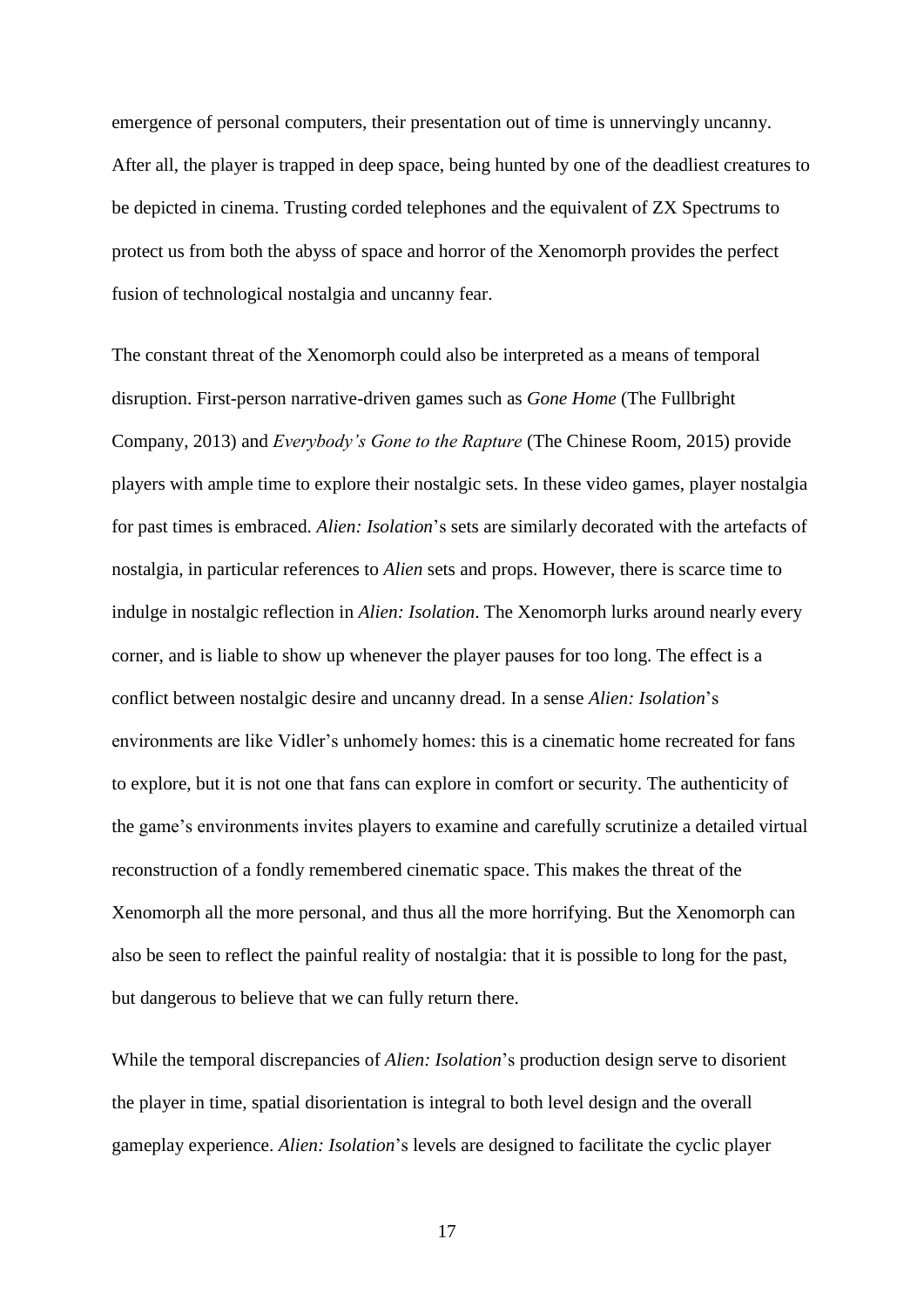experience of dread, fear, panic and calm. This repeated emotional loop is supported and sustained by spatial disorientation. In essence, *Alien: Isolation* is aesthetically and functionally reliant on experiences of the uncanny that are seeded by perceived spatial discrepancies. The spatial uncanny can be identified in *Alien*, but this particular form of the uncanny is far more prominent and effective when adapted to a first-person survival horror video game.

Sevastopol station is a vast labyrinth of corridors, vents, rooms, hubs and rail links. The majority of the game's missions take place on board Sevastopol, but the station is not neatly broken down into self-contained environments. While the game narrative and mission order is linear, the station is more open for exploration and the player will frequently return to areas visited in earlier missions. Backtracking leads to the unlocking of previously inaccessible areas, typically by using tools such as the Plasma Torch (and upgrades such as the Ion Torch) that the player collects later on in the game. As the player completes missions more of the station becomes unlocked, allowing them to move freely around Sevastopol using the transit system (shown in the top left screenshot of Figure 2). Map updates can be collected, providing the player with a detailed representation of the overall station (a section of which is also shown in Figure 2). However, the complexity and looping nature of Sevastopol results in a map that merely reflects the maze-like qualities of the station. Getting lost in the Sevastopol labyrinth is fundamental to one of the game's most effective aesthetic qualities: the fear of being detected. Just as Freud described the uncanny sense of drawing attention to oneself by continually returning to the same places, so too does the player fear that their spatial disorientation will attract the Xenomorph.

The effect of uncanny spatial disorientation in *Alien: Isolation* echoes the effect that Piranesi's drawings had on Vidler. In addition to the feeling of getting lost, a sense of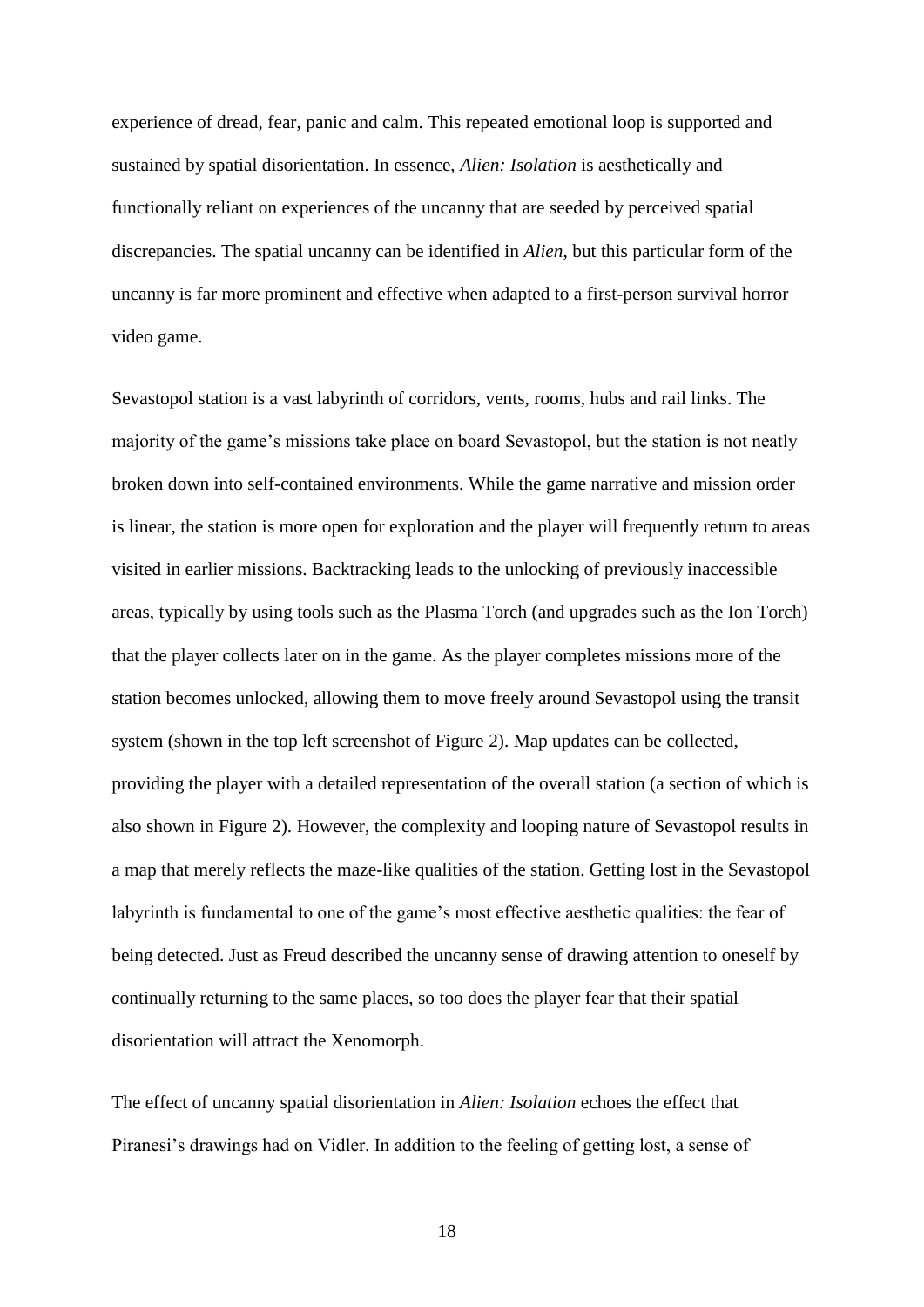movement without progress is experienced when playing *Alien: Isolation*, what I earlier identified as Vidler's 'abyssal drive toward nothingness' (1992: 38). The recurring use of the same materials, fittings and fixtures makes Sevastopol a repetitive space. This is logical in the game's narrative, given that the station would presumably have been built in a modular fashion (and in Game Development, modular design is equally desirable), but the repetition nevertheless reinforces the idea that the player is locked into a circular movement around a seemingly inescapable tomb.



**Figure 2:** Screenshots captured from *Alien: Isolation* (various missions).

Sevastopol has several levels, meaning that the player must take into account height (as well as width and depth) when trying to navigate from area to area. This incessant movement up and down the station – frequently to repetitive spaces – further enhances the player's sense of dread. On the occasions when the Xenomorph chooses to reveal itself, dread can be replaced with panic as the player is forced into deciding not only which corridor to head down, but also whether they should climb or descend Sevastopol (one of the station's stairwells is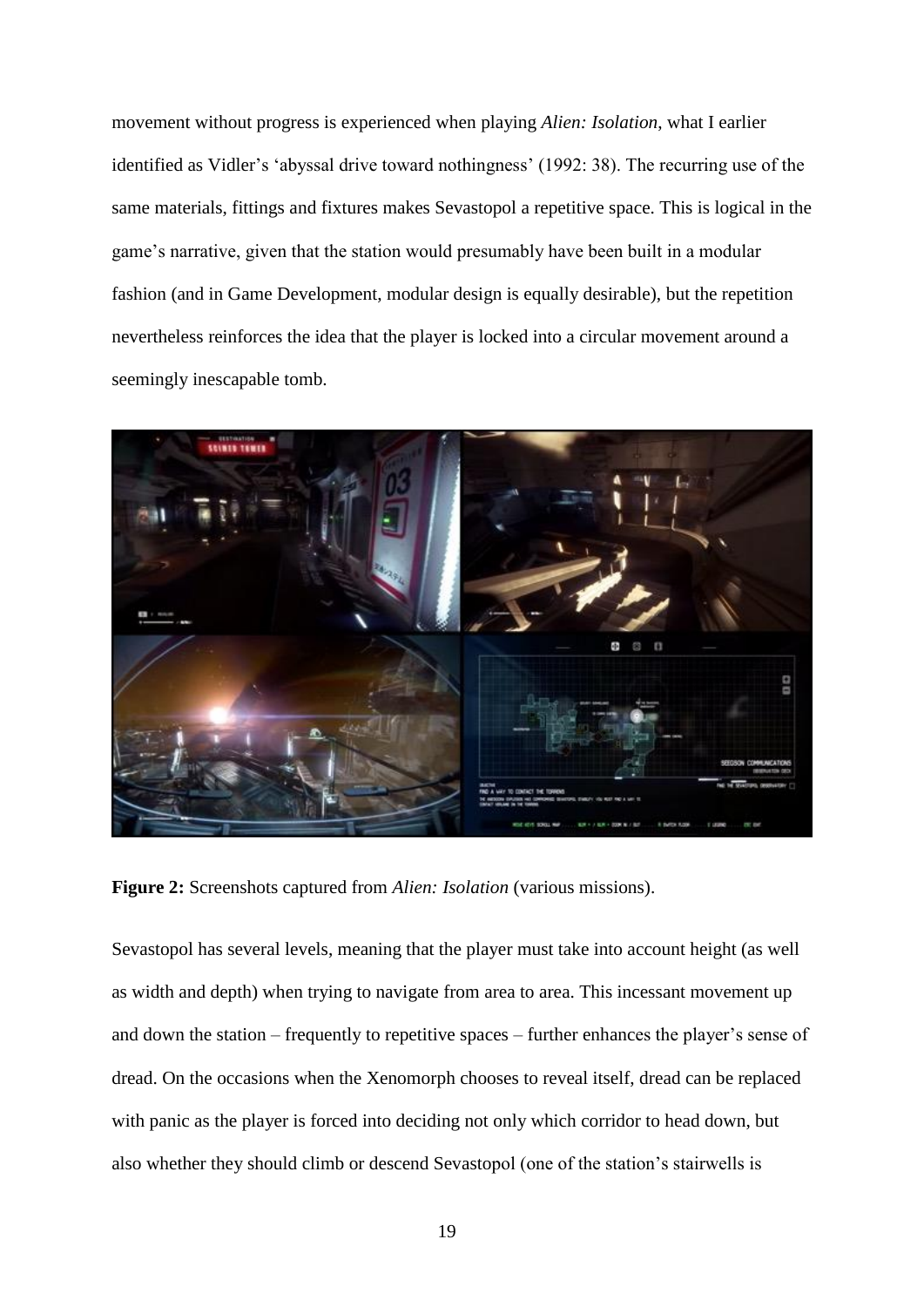shown in the top right screenshot of Figure 2). For most of *Alien: Isolation's* approximate fifteen hours of gameplay, players will find themselves confounded by spatial disorientation, often heightened by the need to avoid or hide from adversaries. Given the criticism of the game's length, it is interesting to consider whether the extended duration of *Alien: Isolation* might actually be necessary to achieving the effect of a virtual Piranesi drawing.

Continuing the allegory of a Piranesi drawing, we can read that deep space in *Alien: Isolation*  serves as the abyss beyond the Piranesian construct. In the later missions of the game, players are equipped with a suffocating space suit and are thrust outside of Sevastopol (see the bottom left screenshot of Figure 2). It is at these points that players will experience the strongest sense of spatial disorientation. The space suit can be considered a sci-fi convention that draws clear attention to the alienation of outer space. Not only is the player's vision obscured by their helmet, but also their movement is severely constrained, deepening the sense of claustrophobia. This is juxtaposed with the agoraphobia felt when confronted with the vast and towering appearance of Sevastopol as it rotates through space. The complex exterior of the station reflects the labyrinth contained within. Outside, when faced with the horrifying abyss of space, a strange desire to return to the Xenomorph's maze emerges. The never-ending maze is more appealing than the infinite void.

From the above examples, we can summarise that the production design of *Alien: Isolation* is built upon a foundation of spatial and temporal discrepancies that integrate and contrast player nostalgia and the uncanny. References to a period film highlight a temporal gap that services the nostalgic longing of fans, but that subsequently generates discrepancies and inconsistencies that create an unsettled, uncanny effect. We can also reflect that uncanny representations are typically preceded by a feeling of homeliness (Kirkland 2009a), and that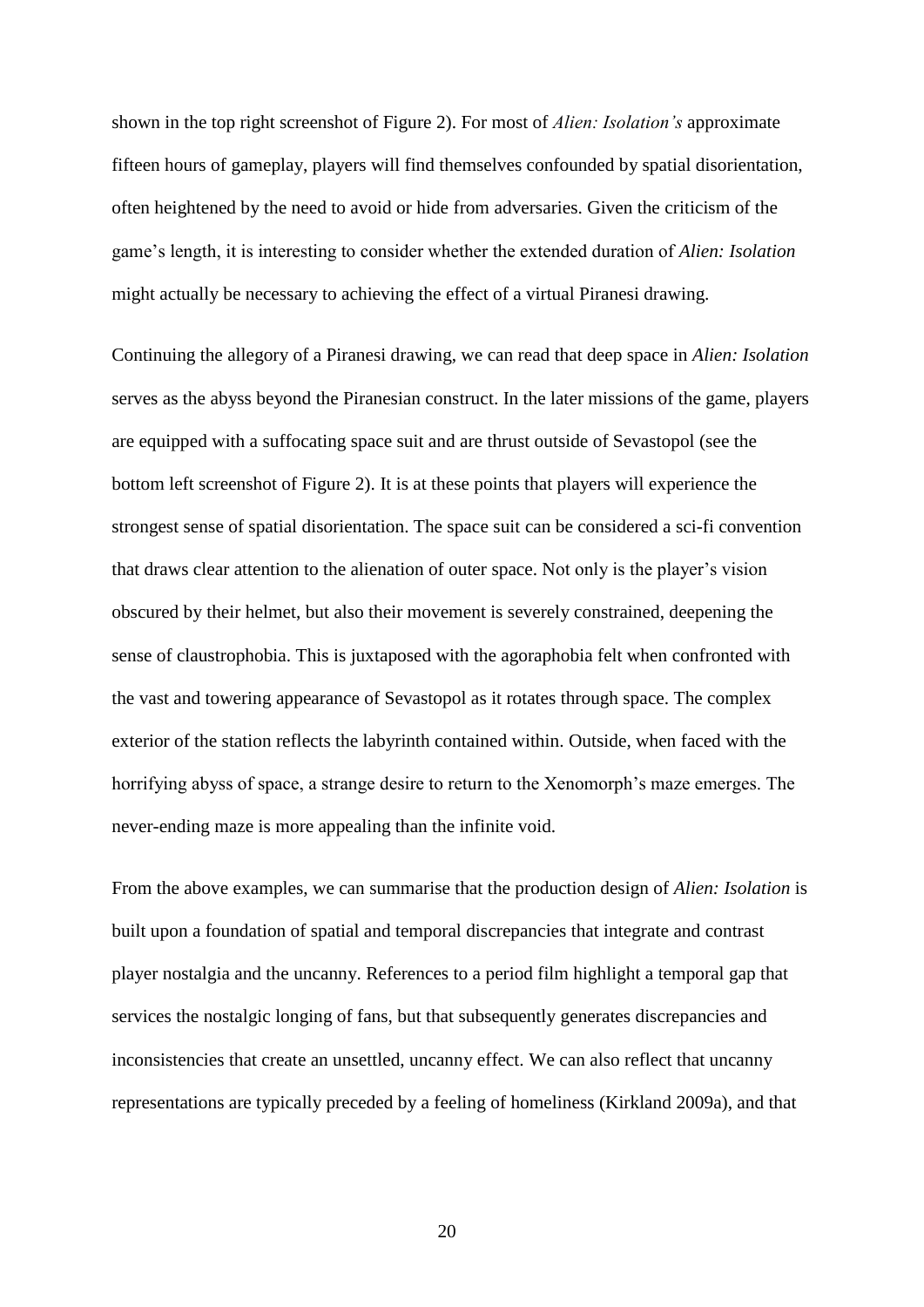stronger feelings of nostalgia can therefore serve to heighten the player's experience of the uncanny.

The example of *Alien: Isolation*'s temporal uncanny can be extended to consideration of horror game design more broadly. For example, while not strictly a horror game, *Gone Home* successfully contrasts a paranormal uncanny aesthetic with a nostalgic, mid-1990s US production design. The initial nostalgia could be intimate – as with a literal childhood home in *Gone Home* – or cultural – as with the remediated sets from a cult franchise in *Alien: Isolation*. On one level this nostalgia can create an aesthetic contrast that helps to exaggerate the uncanny. On a deeper level, as with the example of *Alien: Isolation* and its peculiar use of outmoded technologies, temporal discrepancies can create secondary unsettling effects. Meanwhile, the spatial design of *Alien: Isolation* clearly satisfies fan desires for an authentic recreation and presentation of a remembered space. However, it is the uncanny qualities that result from spatial disorientation and repetition that come to dominate the player experience. In the video game form, we find that the spatial uncanny of *Alien: Isolation* is more immediate and effective than it is in *Alien*, which presents similar labyrinths, repeating sets, and contrasts between enclosed and wide-open spaces. The potential for the survival horror to maximize player feelings of paranoia and dread through a spatial design that enforces panicked backtracking and seemingly endless movement without progress is exemplified by *Alien: Isolation*.

# *Alien***: simulation**

While the above analysis reveals how the balancing of nostalgic and uncanny aesthetics as observed in *Alien: Isolation* can be linked to survival horror more generally, it is also important that we consider that this is a loving and rigorous remediation of an existing, period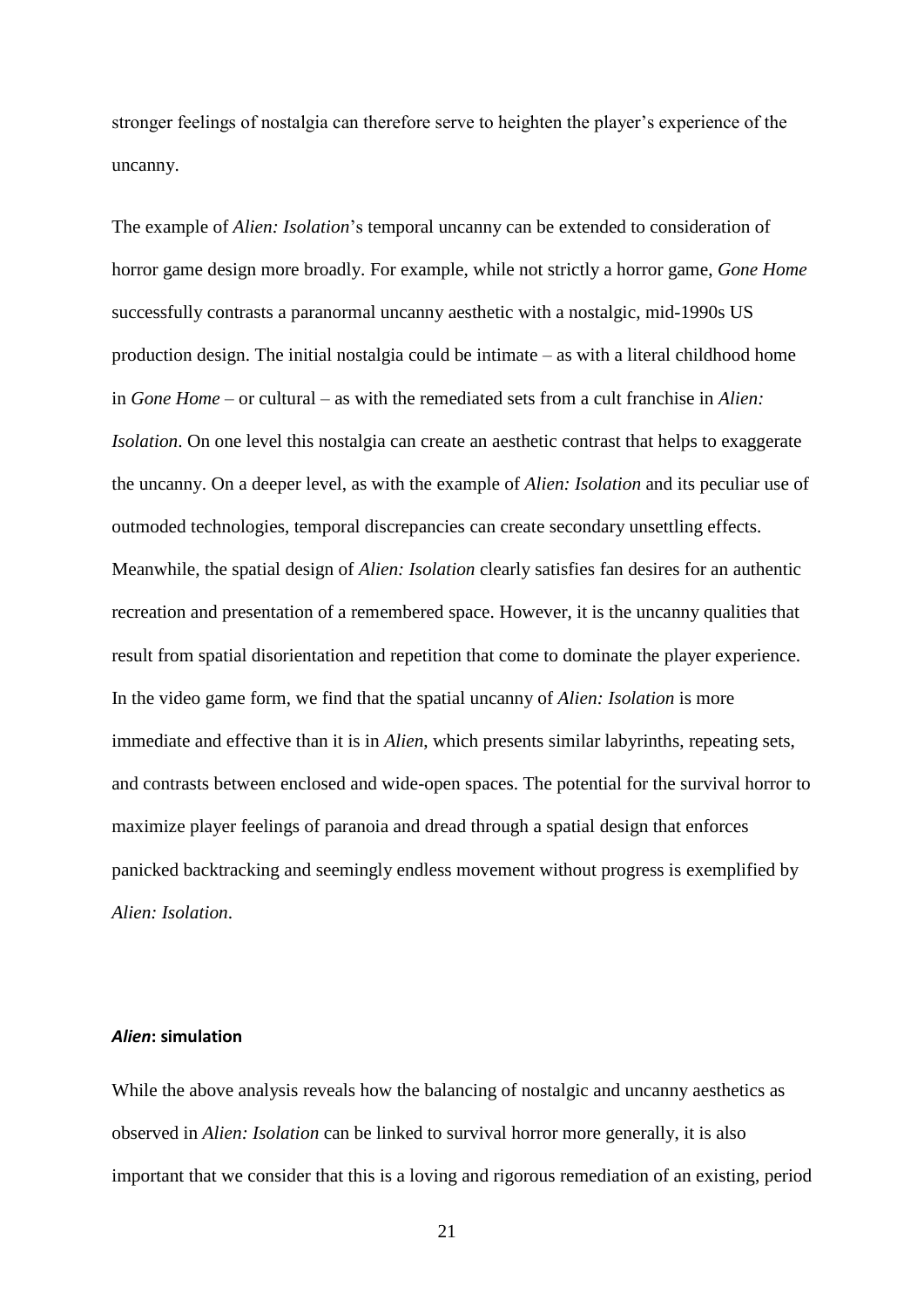work. The hyperreality of *Alien: Isolation* is not unique in this sense, and we could relate the simulation of *Alien* in *Alien: Isolation* to other games that seek to remake, reboot or otherwise extend an existing work. In this final section I aim to explore how this simulation generates a virtual world that is not only nostalgic, but also uncanny.

As discussed earlier, close study of Cobb's original concept art afforded the developer some freedom to extend the world of *Alien* in line with an established, period style. The result is an expansive game environment that is primarily built around one central reference: the Nostromo starship of *Alien*. Sevastopol is a nostalgic restoration of the Nostromo so accurate that even fine details such as the design of files and folders scattered on desks serve as memorative signs for *Alien*. The corridors, vents and rooms of Sevastopol are strangely reminiscent of the Nostromo, and first-person representation within this space can feel cathartic for fans of the series. However, the saturation and nature of references can lead to ambiguities that ultimately result in Vidler's 'slippage between waking and dreaming' (1992: 11).

In some instances, these ambiguities emerge when the game moves beyond a historical representation of *Alien* towards a broader, nostalgic pastiche of the film series. In the top row of Figure 3 we see two such examples of this in the form of production design Easter Eggs. First, the inclusion of James Cameron (director of *Aliens*) as a photograph in a magazine, and second, a paper unicorn that serves as a reference to director Ridley Scott's classic sci-fi film, *Blade Runner* (Scott, 1982). These references are evidently placed for the fans, but their presence brings into question the authenticity of *Alien: Isolation* within the *Alien* storyworld. Fittingly, the unicorn serves the same purpose in *Alien: Isolation* as it does in *Blade Runner*. In both instances the unicorn asks us to question what is and is not real. In *Alien: Isolation*,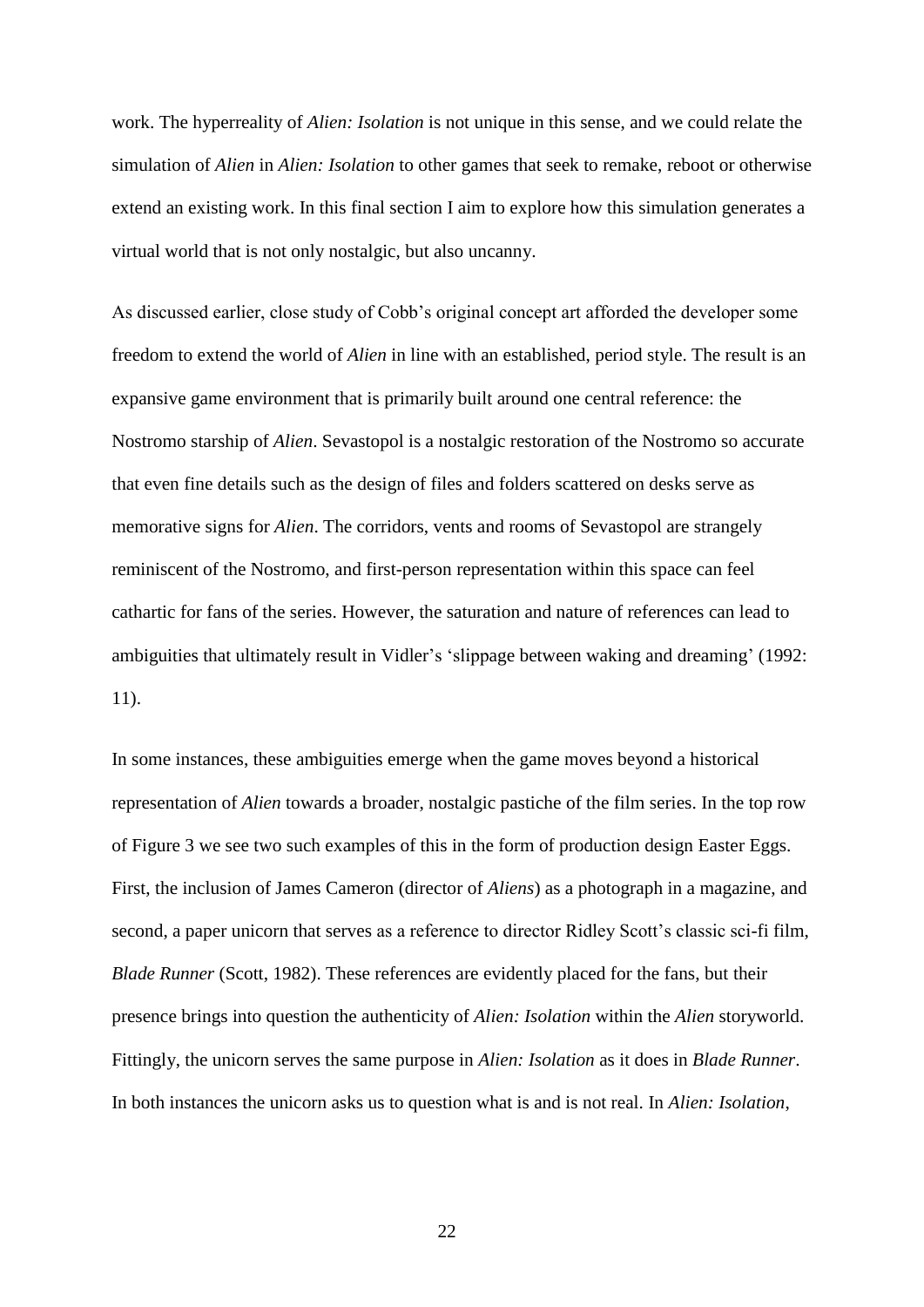the unicorn indicates that Sevastopol is a hyperreality: a simulation of fan (both players' and developers') memories of *Alien*, rather than a direct video game sequel to the original film.



**Figure 3:** Screenshots captured from *Alien: Isolation* (various missions).

Arguably, the hyperreality of *Alien: Isolation* is all the more evident when direct references to *Alien* are presented. In the bottom row of Figure 3 we see two examples of *Alien* references that can have an unsettling effect. In the bottom left screenshot we see the iconic drinking bird that famously appeared in *Alien*. In the bottom right screenshot, we see Sevastopol's computer, Apollo, which is in effect a recreation of the Nostromo's central computer, MU-TH-UR. While the drinking bird was subtly included in *Alien 3* as a nod to the first film, the bird features more prominently within *Alien: Isolation*'s production design. On the one hand, the inclusion of the bird helps to ground the game in the story world of the film and serves as a nostalgic wink to the fans. On the other hand, the obvious staging and the repetition of the bird can feel like a more forceful and knowing reference, adding to the sense that this is a simulation of a culturally remembered space. Similarly, the encounter with Apollo can feel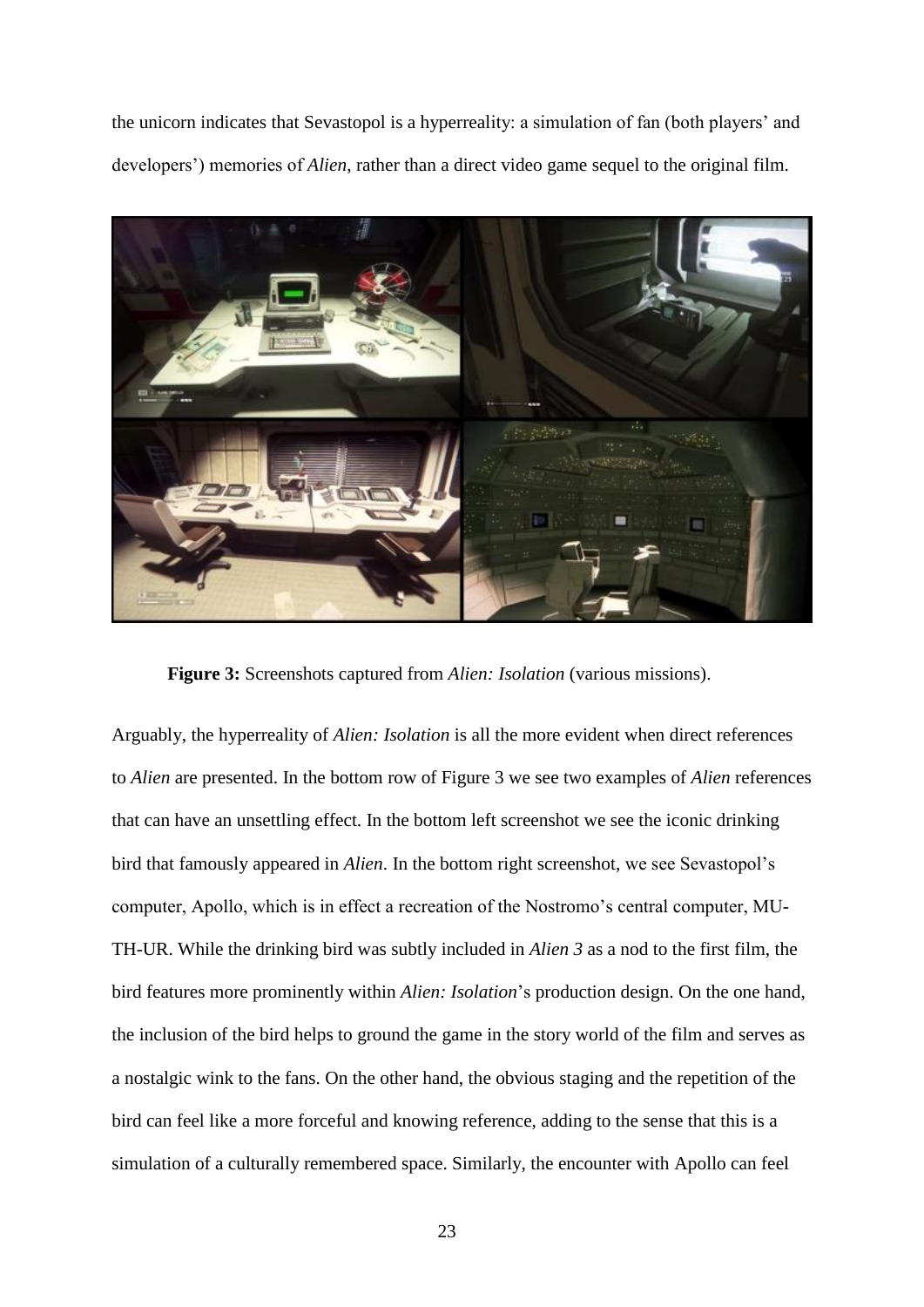both nostalgic and unsettling. As one of the most memorable locations aboard the Nostromo, few scenes in *Alien: Isolation* transport the player into the film as successfully as the interaction with Apollo. The appeal of this small environment is so strong that an entire mission (Mission 23 – Get to Apollo Core) is dedicated to the build-up. From the start of the mission, astute fans will recognize that they are on their way to a recreation of the MU-TH-UR set. In consequence the entire mission can feel like an extended queue at a virtual theme park, where the payoff is a MU-TH-UR simulator ride. The overall experience is one of uncanny simulation, both in terms of the queue-like mission and the virtual set that is simultaneously MU-TH-UR from *Alien* and Apollo in the narrative of *Alien: Isolation*.

The idea of *Alien: Isolation* as an *Alien* simulator is perhaps most strongly felt in Mission 9 – Beacon. While most of the game's environments can be regarded as nostalgic tributes to the Nostromo, this mission turns its attention to the other major set from *Alien*: the derelict ship where the crew make their gruesome first contact with the Xenomorph species. This is the environment from the original film that is the most visually unsettling. The derelict itself is an uncanny, womb-like structure. The Nostromo crew enter through a ribbed passageway, are confronted with the corpse of the Space Jockey, and ultimately encounter the alien eggs and face huggers, one of which impregnates crewmember Kane.

Mission 9 is the only instance where a set from *Alien* is directly recreated in the game (see Figure 4). The manner in which the player visits this set is particularly interesting, as it occurs not only through flashback but also through the eyes of another character (salvage vessel captain Henry Marlow). We can read from this that the mission itself is, in effect, a memory. In a game that purposefully targets fan memories of the film, it is noteworthy that the only *Alien* set to be rebuilt for *Alien: Isolation* is encountered through a virtual act of remembrance. Here we see Boym's reflective nostalgia at work. By temporarily switching to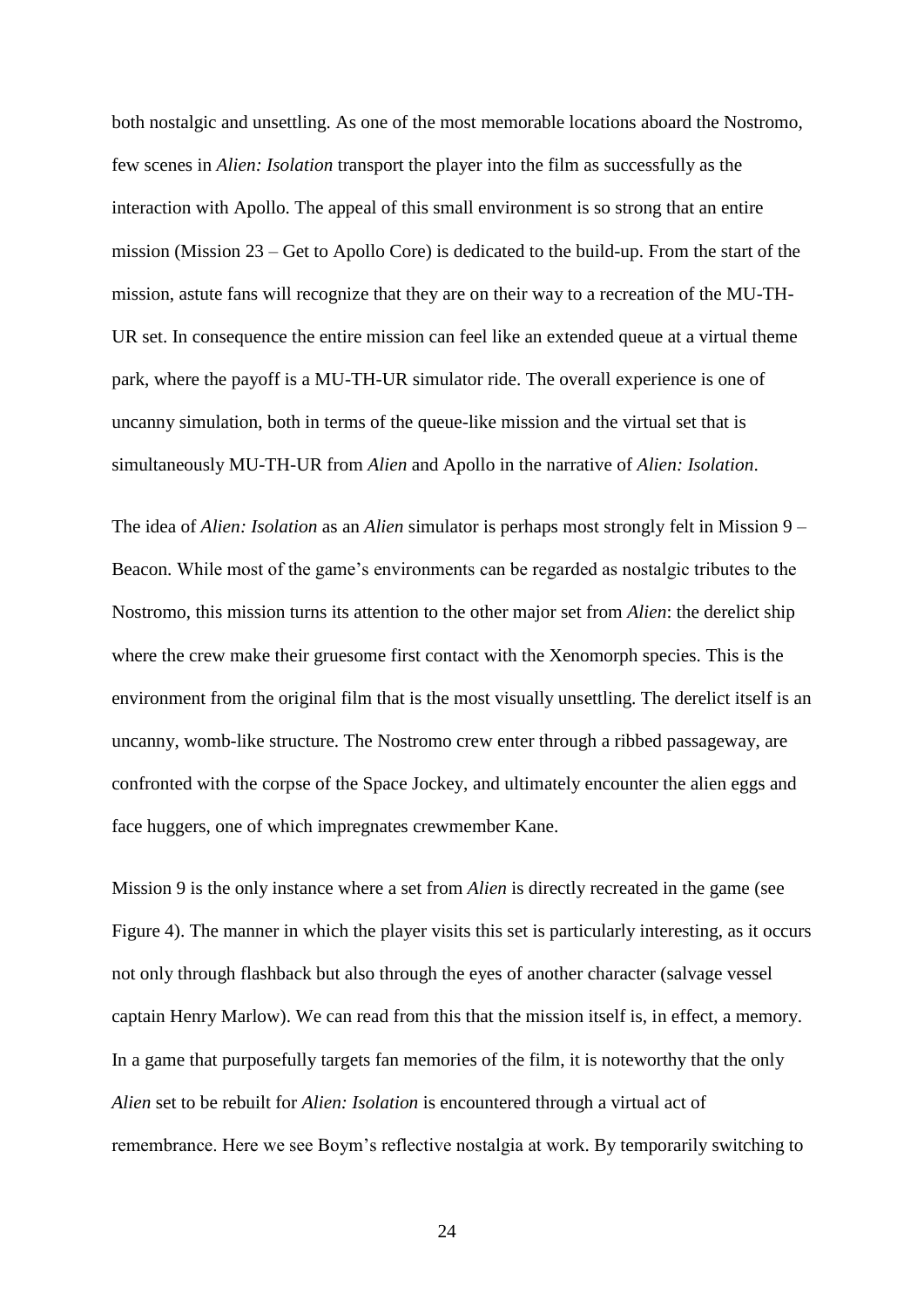take control of Marlow rather than Ripley, this reads as a pause for reflection that is shared by both the developers and the players, united in their nostalgia for and memory of the most iconic *Alien* set.

As shown in Figure 4, Marlow's encounter with the derelict is an almost exact repetition of what is depicted in the film. The combination of reflection and repetition supports a dual aesthetic of nostalgia and the uncanny in this mission. This is perhaps *Alien*'s most familiar environment, wherein lies the nostalgia. But while this set was astonishingly uncanny when it first appeared on film, in *Alien: Isolation* the uncanny nature of the derelict stems more from our unfamiliar perspective. We have observed on film what happened to Kane and the crew of the Nostromo when they explored the derelict, but in taking control of Marlow we experience the horror from a first-person view. Furthermore, we are compelled to explore the ship, examine the Space Jockey, and descend towards the alien nest. We can neither refuse to enter the derelict nor turn back, unless we simply choose to end the game at this point. We might close our eyes or look away when watching the scene in the film, but *Alien: Isolation* forces us into a performance that is simultaneously nostalgic and uncanny.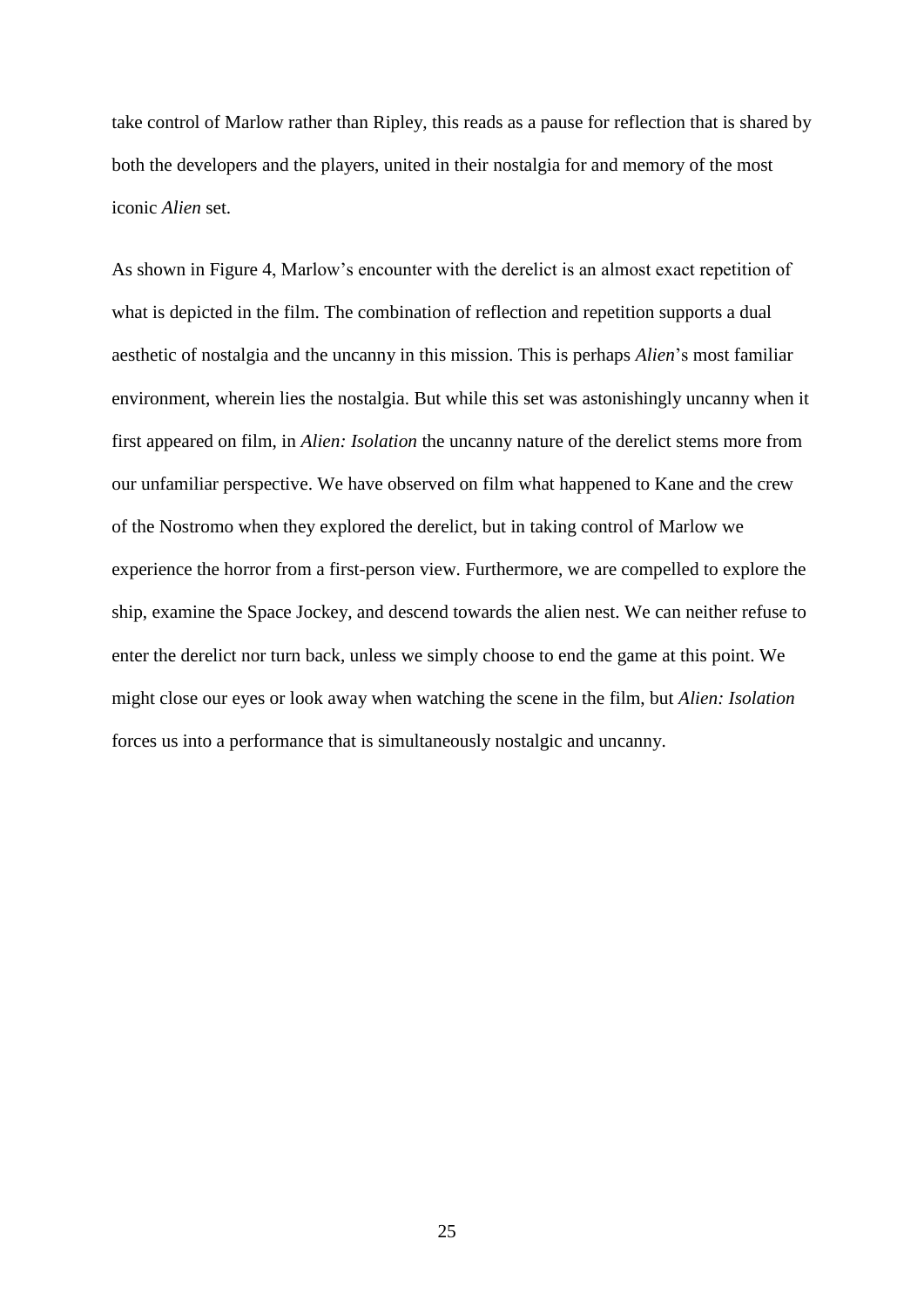

**Figure 4:** Screenshots captured from *Alien: Isolation* (Mission 9: Beacon).

As a simulation, then, *Alien: Isolation* presents a second level of interaction between nostalgic and uncanny aesthetics that we can consider more broadly for video game design. This is perhaps of most immediate relevance to games that fall within the horror and sci-fi genres, given the desire to produce uncanny effects within these games. But there is also a need to consider the fragility of these uncanny effects: drawing player attention too closely to the active simulation of an existing work risks disrupting suspension of disbelief. *Alien: Isolation* provides an informative example of how production and gameplay design can mitigate the risks of an overly uncanny simulation. It primarily achieves this by identifying the most iconic events, sets and props from the original and related works, and then designing spaces and levels that facilitate player remembrance from an unfamiliar but nostalgically satisfying perspective. In short, it seeks to place the player directly into roles and scenarios that they are familiar with, but have never directly experienced. More broadly, an Easter Egg style approach to nostalgic referencing can be used to create a hyperreal simulation that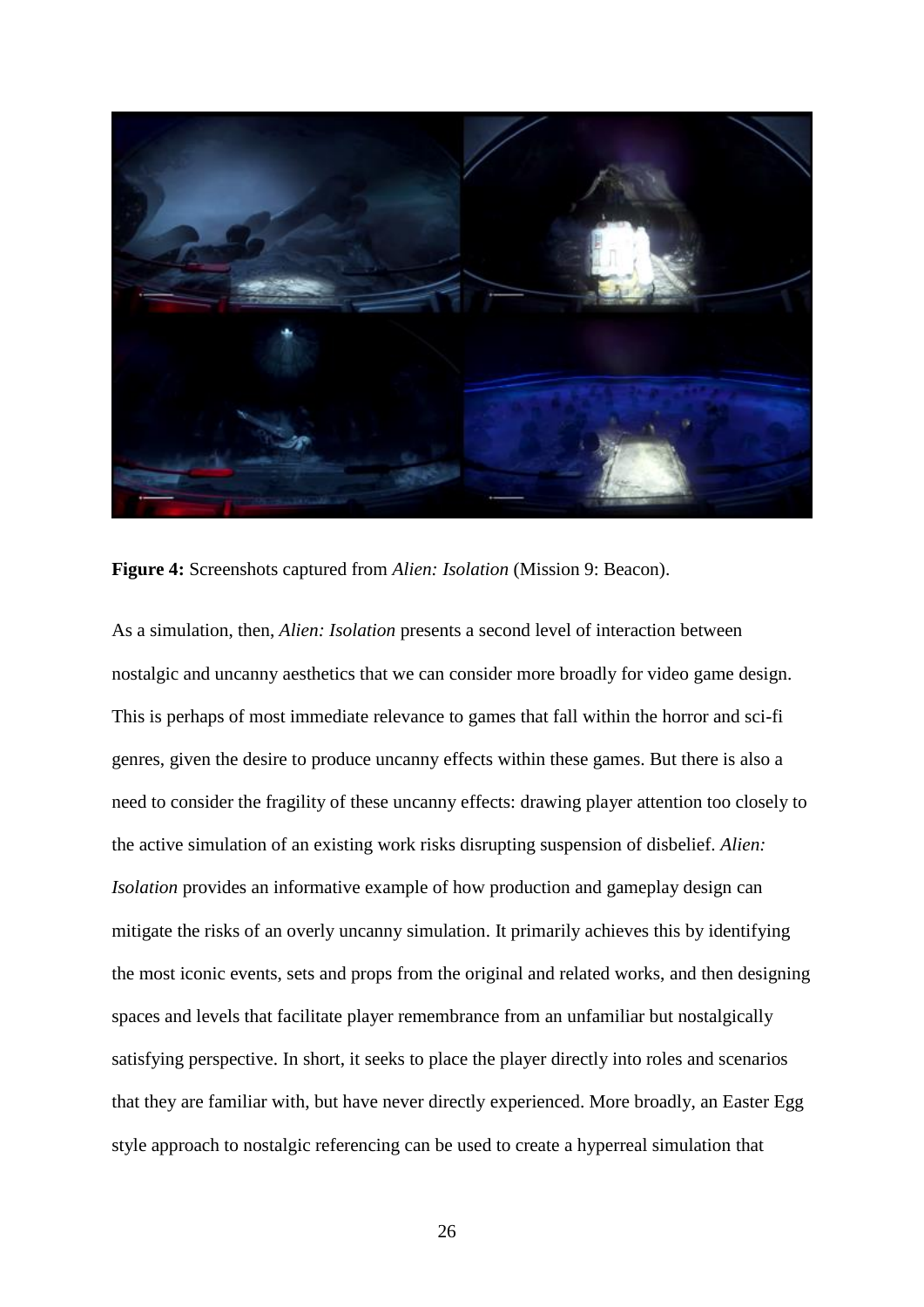rewards fan curiosity, knowledge and exploration. These nods to fans can momentarily suspend disbelief and draw attention to the artifice of the game, which we can link to Vidler's slippage between waking and dream. But over saturation and blatant placement of these references in the environment can terminally disrupt player acceptance of the game world.

## **Conclusion**

The aim of this article was to examine the intersection between the nostalgic and the uncanny in the production design of *Alien: Isolation*, with a view towards understanding how these related aesthetic qualities can be successfully deployed and experienced within game worlds. In the above sections I have presented a close reading of this game that has revealed a number of situations in which the player experience of nostalgia and the uncanny can be observed, including examples of where these qualities interact.

As a case study of one video game, it is clear that many of these examples will be specific curiosities of *Alien: Isolation*. However, I have also sought to stress the value of production and level design that is sensitive to player nostalgia and the generation of uncanny effects. By drawing primarily on the work of Vidler – which is particularly attuned to the design of uncanny environments – this article offers a tentative conceptual framework for both the analysis and design of game worlds that are invested in both the presentation of familiar spaces (from personal or cultural memory) and in the facilitation of uncanny player experiences.

This is generally applicable to the horror genre of games, where the desire to create effective uncanny scenarios can be supported by the presentation of familiar settings. As a warm and deeply emotive form of familiarity, the creation of spaces that evoke different forms of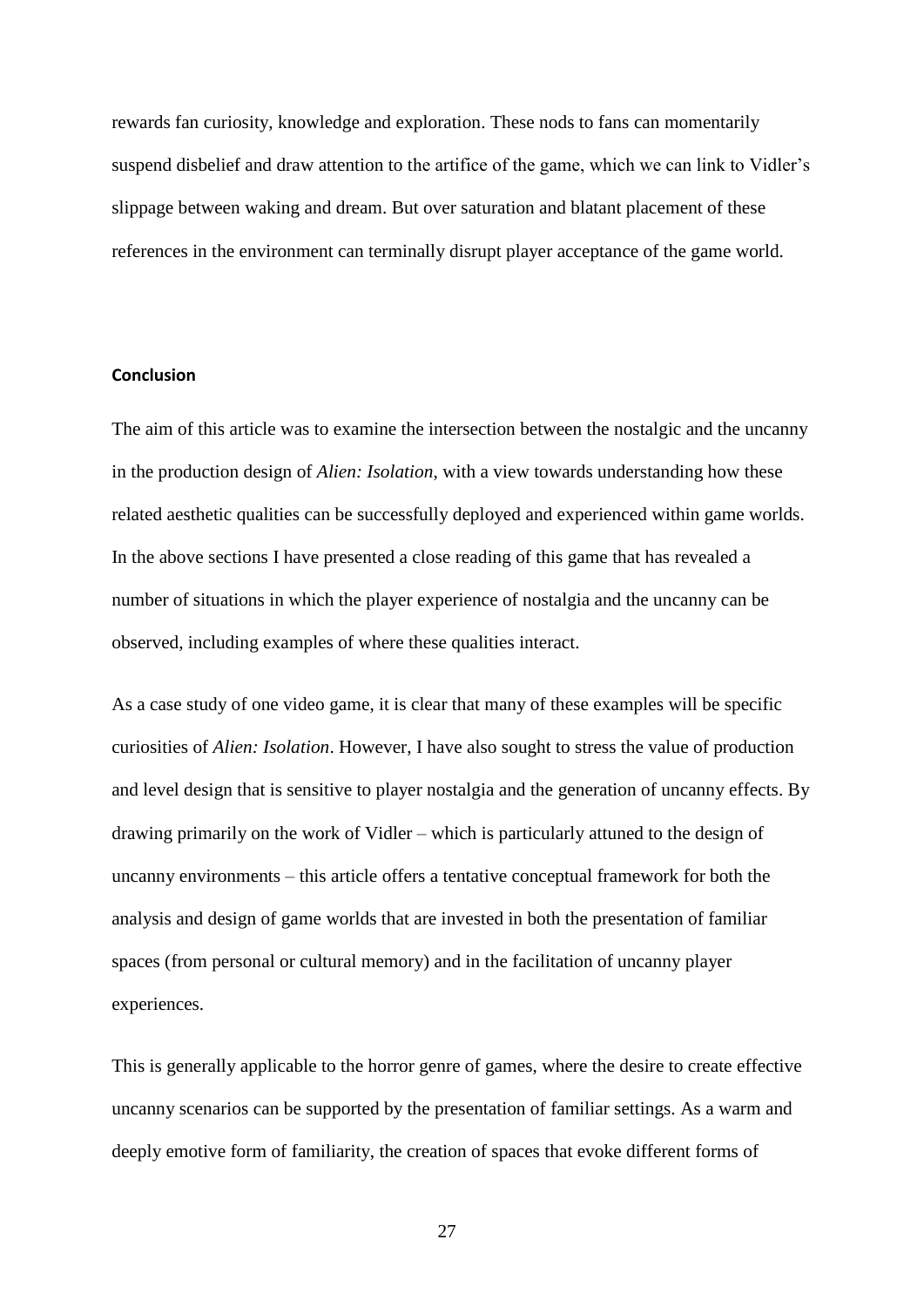nostalgia can provide a strong basis for uncanny slippages. Players can be provoked to reflect on memories (whether they be personal, as in images of the childhood home, or cultural, as in the authentic reconstruction of a cinematic space) through encounters with familiar environments, which can subsequently shift into unfamiliar and unsettling territory. This establishment of a player reflection on a conceptual 'home' within a horror setting relates to Vidler's linkage of nostalgia to the uncanny, and the 'perpetual exchange between the homely and the unhomely, the imperceptible sliding of coziness into dread' (1992: 57). While it is difficult to imagine any coziness in *Alien: Isolation*, the above discussion has shown how strong feelings of player nostalgia can be associated with many of the sets and scenarios of the game, and that this nostalgia feeds into uncanny experiences that are distinct from the horror depicted on-screen and unique to the video game form.

More specifically, we can also consider the value of the above discussion to the design and study of video games that fit the mould of franchise continuation, remediation, remake, remaster, or reboot. In all of these instances, we can infer that a video game would be starting from a position of, at the very least, audience familiarity with the existing or source work. However, it is likely that these video games would have some form of established fan base, with a deeper familiarity and knowledge of the source material or franchise. Where the source material has heritage – as with *Alien: Isolation* and other games based on long-running film, television, or comic series, but also with well-established video game series such as *Silent Hill* or *Resident Evil* – we can extend this to consider that the new video game would invoke some degree of fan nostalgia. As has been shown with this case study, the nostalgia that can be exhibited by a video game sequel to a period work can lead to spatiotemporal and hyperreal uncanny effects. Key examples from this analysis include the temporal disorientation of outmoded technology (a particular issue that will be faced by sci-fi games that seek to utilize period visions of the future for nostalgic purposes and/or continuity), the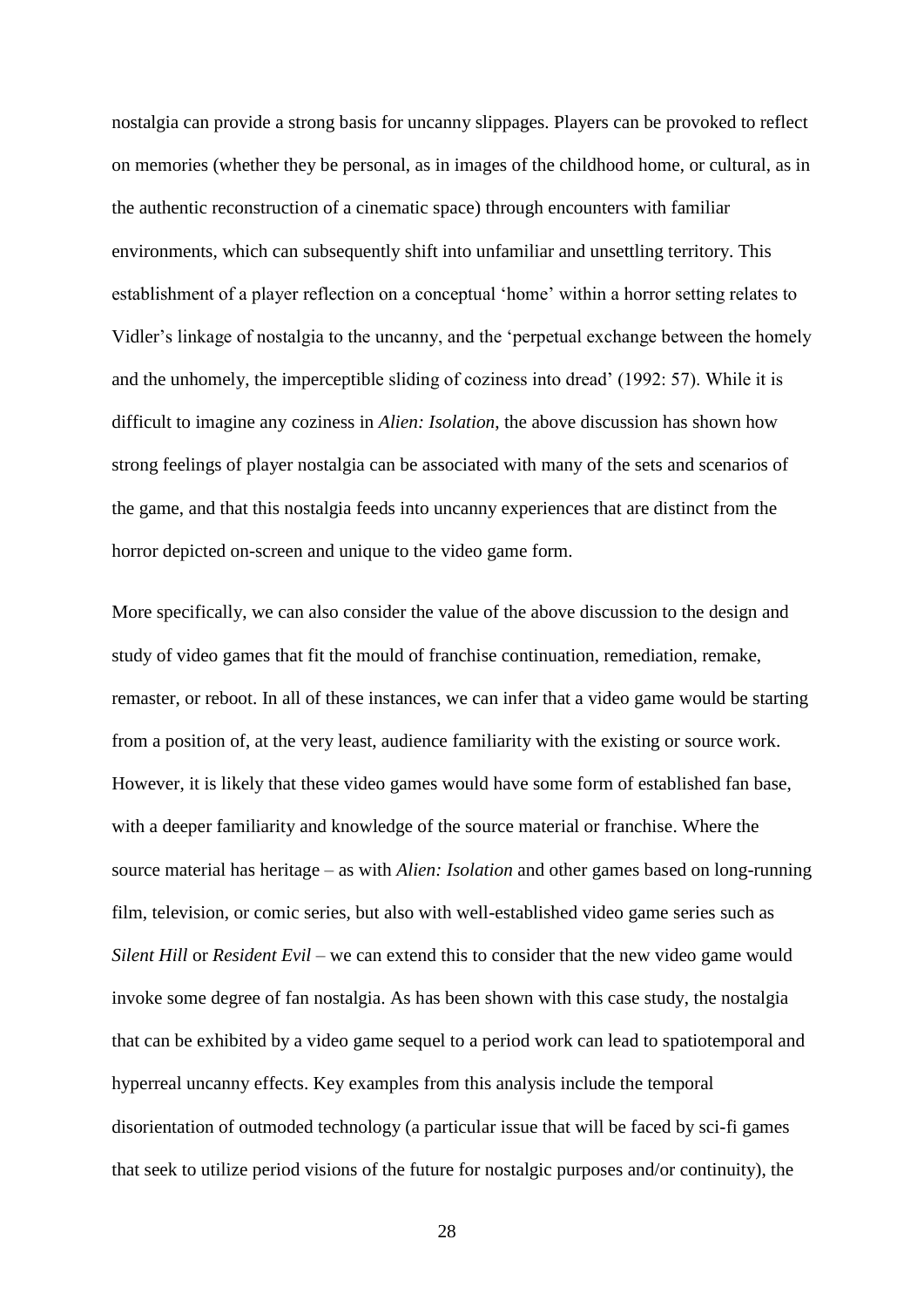recreation of familiar sets viewed from new and unsettling perspectives, and the presentation of references that acknowledge past works but threaten player suspension of disbelief.

From the outset, it was clear that *Alien: Isolation* was a prime example of a game that would be invested in both fan nostalgia and uncanny representations. As creative lead Alistair Hope summarises, 'this is a game set in the future, but baked in the past. It is a place that we can really relate to, but it's also a world where technology won't save you' (CBS Interactive Inc. 2014). This statement makes plain the developer's intended dichotomy of nostalgia and the uncanny in *Alien: Isolation*. On closer examination, this article has shown that these are not distinct categories, but are instead qualities that are best considered opposite ends of a continuum from homeliness to unhomeliness, from familiar to unfamiliar, and from fondness to dread. Through the use of spatiotemporal disorientation and a blurring of the lines between the real and unreal, the production and level design of *Alien: Isolation* facilitates player experiences that exist along this continuum. Future design and research work could consider how this continuum would be applicable to the survival horror genre generally, and also the development of remediations, remakes and reboots that are concerned with revisiting treasured worlds.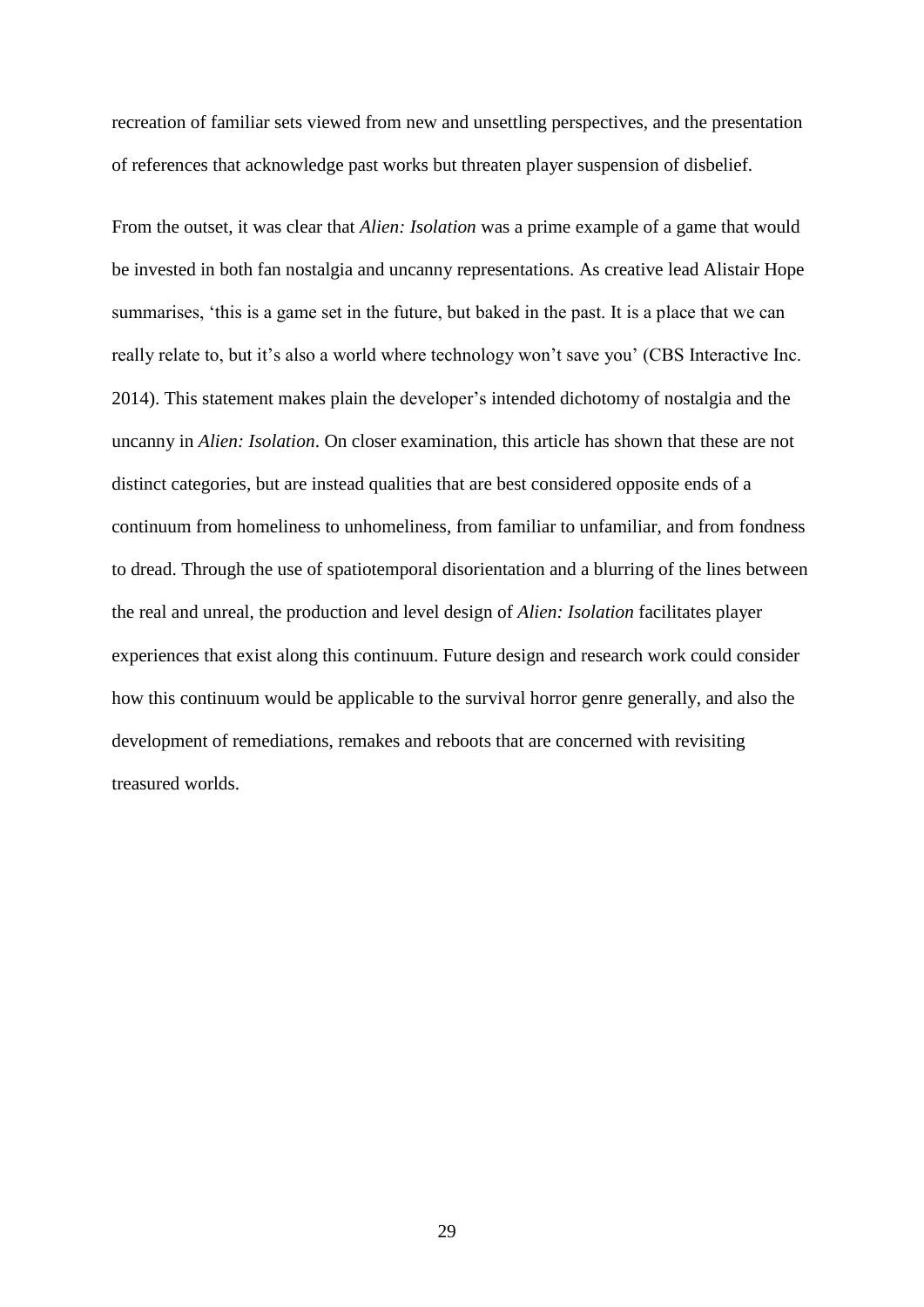## **References**

Activision (1986), *Aliens: The Computer Game* (Commodore 64, ZX Spectrum, Amstrad), Santa Monica, CA: Activision.

Baudrillard, J. ([1968] 2005), *The System of Objects*, London, England: Verso Books.

- Bould, M. (2003), 'Film and television', in E. James and F. Mendlesohn (eds), *The Cambridge Companion to Science Fiction*, Cambridge, UK: Cambridge University Press, pp. 79–95.
- Boym, S. (2001), *The Future of Nostalgia*, New York, USA: Basic Books.
- Brown, A. and Marklund, B. B. (2015), 'Animal crossing: New Leaf and the diversity of horror in video games', *Proceedings of DiGRA 2015 Conference*, 14-17 May 2015, Lüneburg, Germany, [http://www.digra.org/digital-library/publications/animal-crossing](http://www.digra.org/digital-library/publications/animal-crossing-new-leaf-and-the-diversity-of-horror-in-video-games/)[new-leaf-and-the-diversity-of-horror-in-video-games/.](http://www.digra.org/digital-library/publications/animal-crossing-new-leaf-and-the-diversity-of-horror-in-video-games/) Accessed 28 September 2016.

Cameron, J. (1986), *Aliens*, Los Angeles, CA: 20th Century Fox.

Capcom (1996) *Resident Evil* (PlayStation, Saturn), Osaka, Japan: Capcom.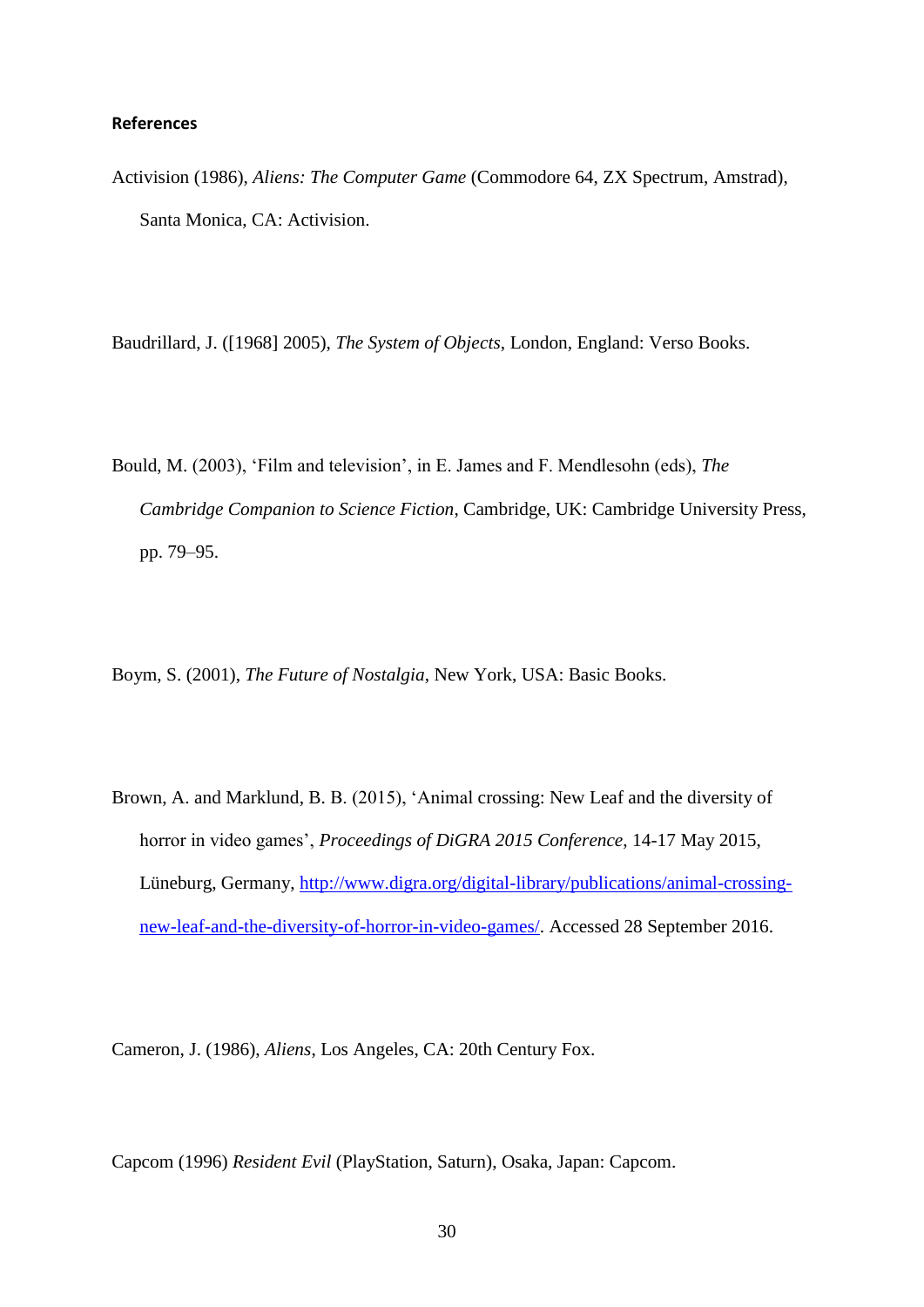CBS Interactive Inc. (2014), 'The lo-fi sci-fi of Alien: Isolation', GameSpot, [http://www.gamespot.com/videos/the-lo-fi-sci-fi-of-alien-isolation/2300-6418359/.](http://www.gamespot.com/videos/the-lo-fi-sci-fi-of-alien-isolation/2300-6418359/) Accessed 12 December 2014.

- Chapple, C. (2015), 'Horror in the making: The Alien: Isolation gamble', *Develop*, 12 March, pp. 39–42.
- The Chinese Room (2015), *Everybody's Gone to the Rapture*, Tokyo, Japan: Sony Computer Entertainment (PlayStation 4).
- Cooper, H. (2013), 'Aliens: Colonial Marines review', GamesRadar, [http://www.gamesradar.com/aliens-colonial-marines-review/.](http://www.gamesradar.com/aliens-colonial-marines-review/) Accessed 18 February 2015.
- Creative Assembly (2014), *Alien Isolation* (Windows, PlayStation 3, PlayStation 4, Xbox 360, Xbox One), Tokyo, Japan: Sega.
- Davis, F. (1977), 'Nostalgia, identity and the current nostalgia wave', *Journal of Popular Culture*, 11:2, pp. 414–24.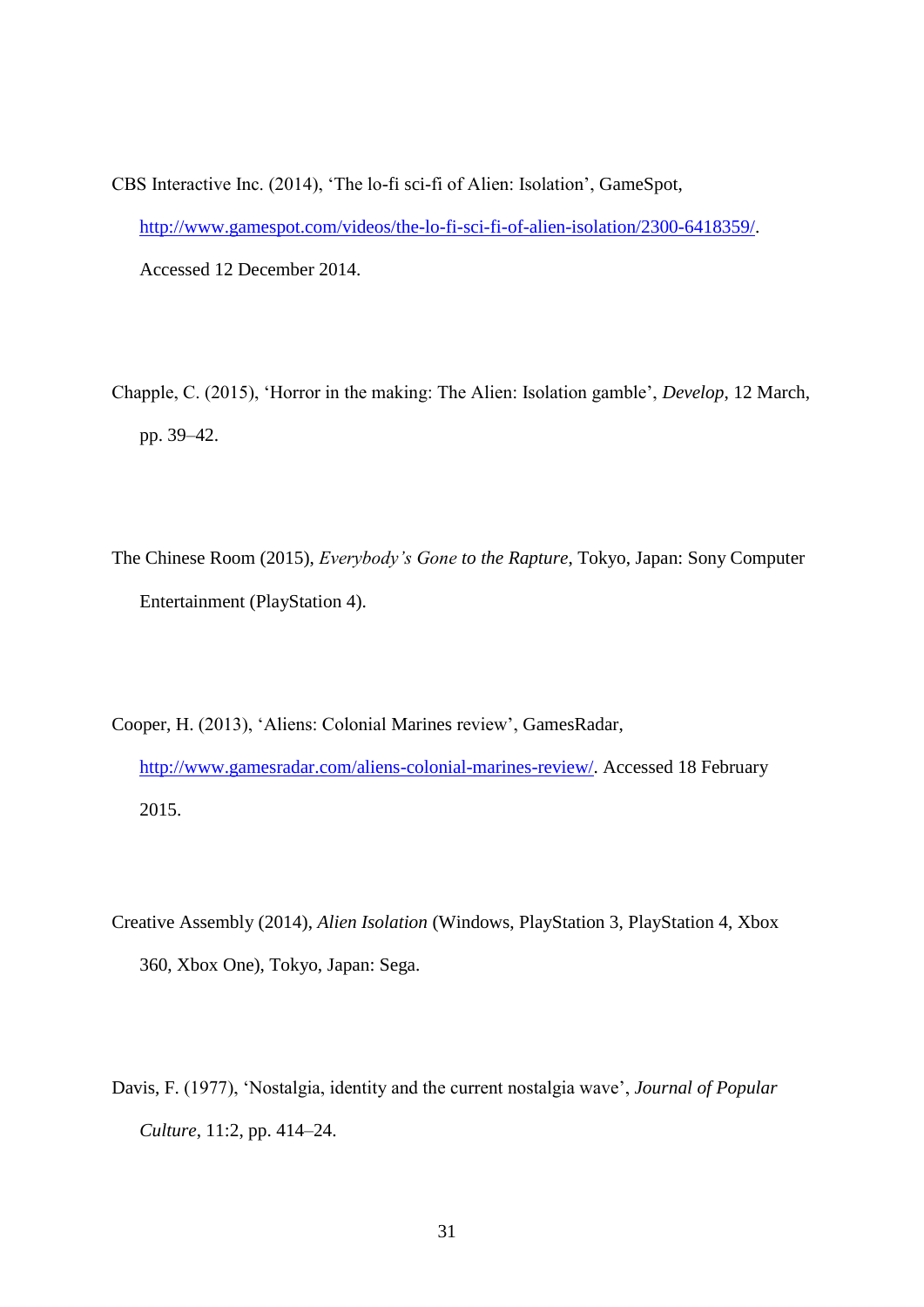Della Dora, V. (2006), 'The rhetoric of nostalgia: Postcolonial Alexandria between uncanny memories and global geographies', *Cultural Geographies*, 13:2, pp. 207–38.

Erll, A. (2011), *Memory in Culture*, Basingstoke, UK: Palgrave MacMillan.

Fiddler, M. (2007), 'Projecting the prison: The depiction of the uncanny in The Shawshank Redemption', *Crime Media Culture*, 3:2, pp. 192–206.

Fincher, D. (1992), *Alien 3*, Los Angeles, CA: 20tn Century Fox.

Fox Video Games (1982), *Alien* (Atari 2600), Los Angeles, CA: Fox Video Games.

Freud, S. ([1919] 2003), *The Uncanny*, London, UK: Penguin Books.

The Fullbright Company (2013), *Gone Home* (Windows, Mac OS X, Linux), Portland, OR, USA: The Fullbright Company.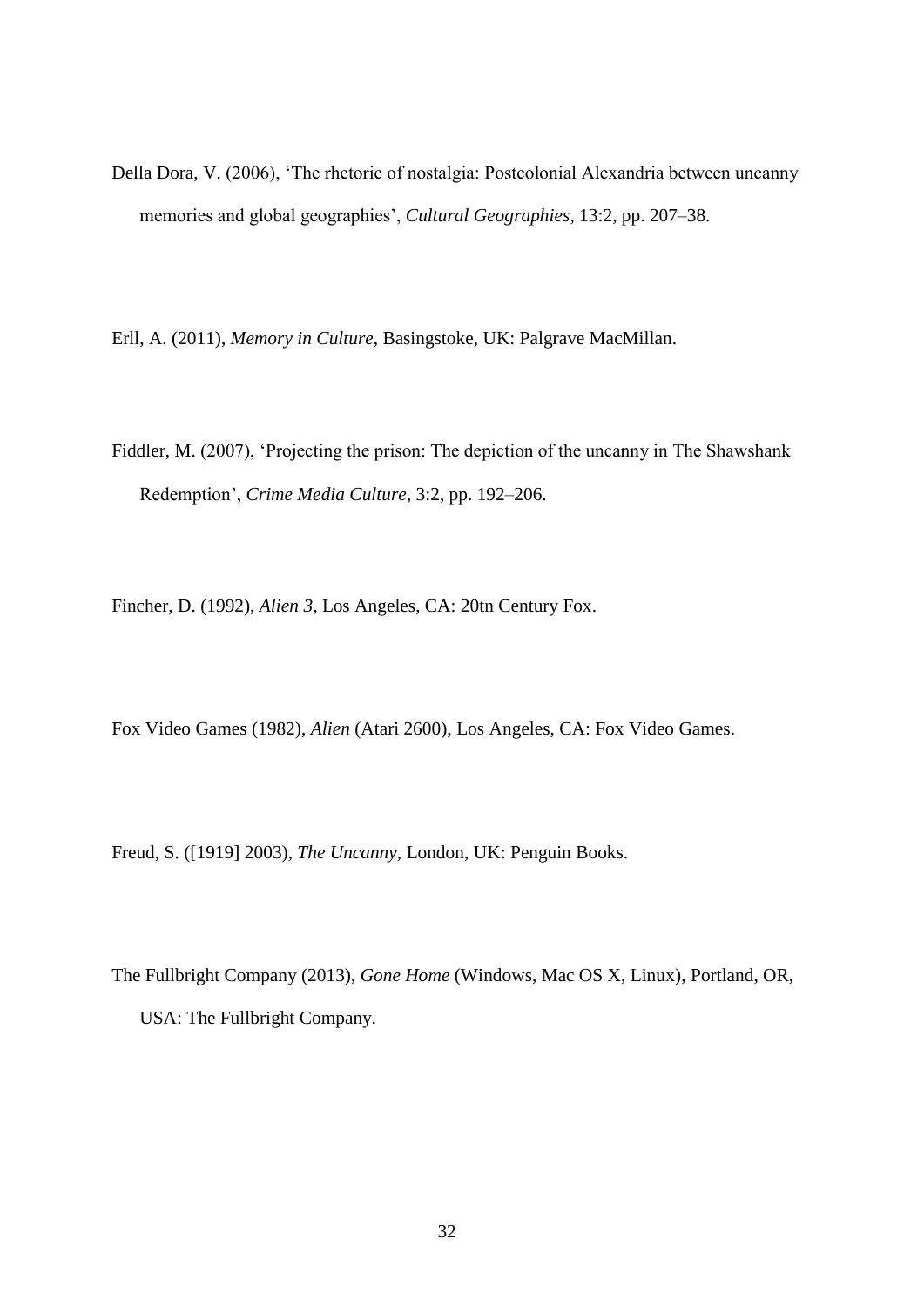Garda, M. (2013), 'Nostalgia in retro game design', *Proceedings of DiGRA 2013 Conference*, 26-29 August 2013, Atlanta, GA, [http://www.digra.org/wp-content/uploads/digital](http://www.digra.org/wp-content/uploads/digital-library/paper_310.pdf)[library/paper\\_310.pdf.](http://www.digra.org/wp-content/uploads/digital-library/paper_310.pdf) Accessed 28 September 2016.

Gearbox Software (2013), *Aliens: Colonial Marines*, Tokyo, Japan: Sega (Windows, PlayStation3, Xbox 360).

- Gies, A. (2014), 'Alien: Isolation review: Crew expendable', Polygon, 3 October, [http://www.polygon.com/2014/10/3/6142209/alien-isolation-review-xbox-one-PS4.](http://www.polygon.com/2014/10/3/6142209/alien-isolation-review-xbox-one-PS4) Accessed 5 November 2014.
- Heineman, D. S. (2014), 'Public memory and gamer identity: Retrogaming as nostalgia', *Journal of Games Criticism*, 1:1, [http://gamescriticism.org/articles/heineman-1-1/.](http://gamescriticism.org/articles/heineman-1-1/) Accessed 10 February 2015.
- Hoeger, L. and Huber, W. (2007), 'Ghastly multiplication: Fatal Frame II and the videogame uncanny', *Proceedings of DiGRA 2007 Conference*, 24-28 September 2007, Tokyo, Japan, [http://www.digra.org/digital-library/publications/ghastly-multiplication-fatal](http://www.digra.org/digital-library/publications/ghastly-multiplication-fatal-frame-ii-and-the-videogame-uncanny/)[frame-ii-and-the-videogame-uncanny/.](http://www.digra.org/digital-library/publications/ghastly-multiplication-fatal-frame-ii-and-the-videogame-uncanny/) Accessed 28 September 2016.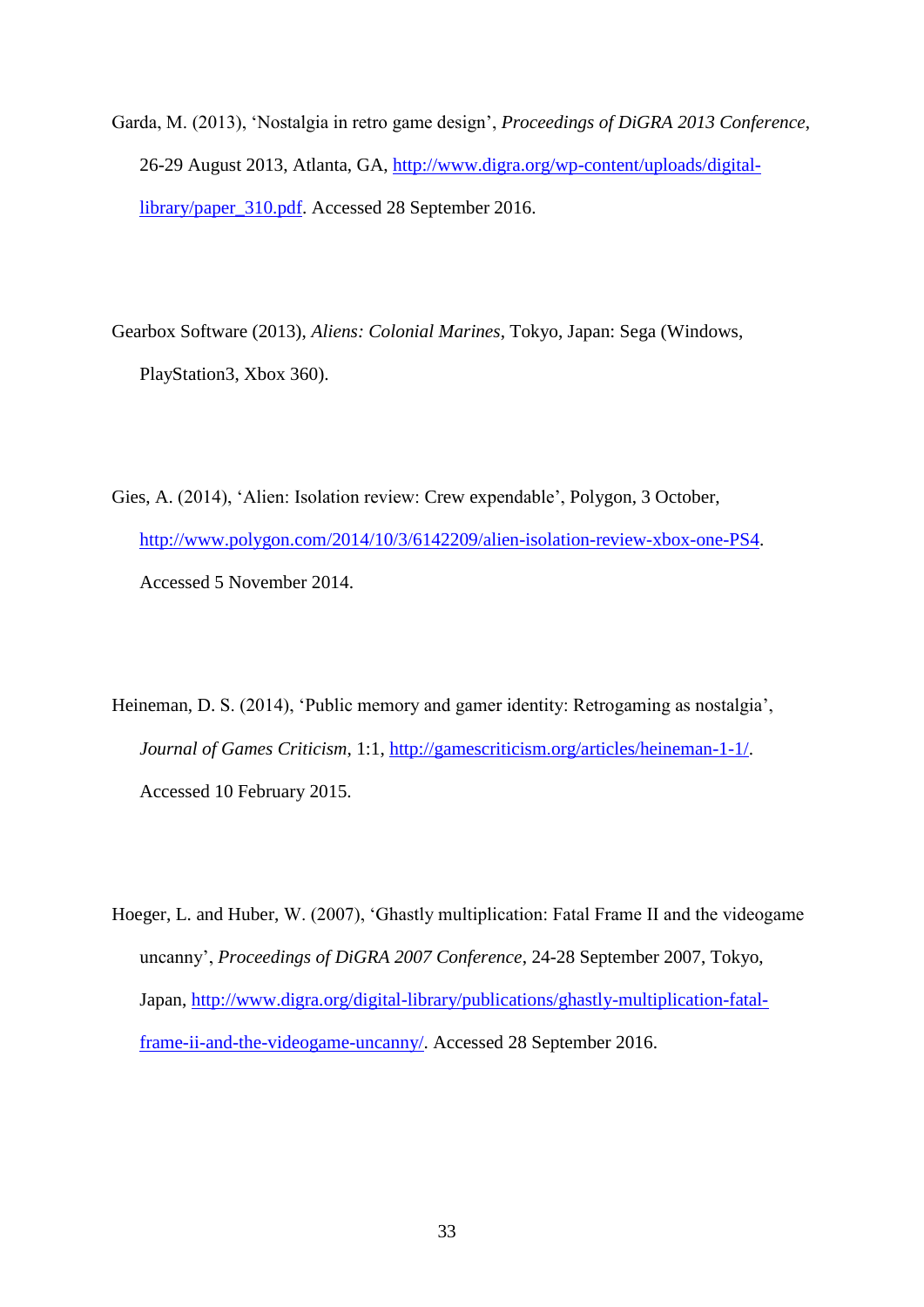- Holmes, E. (2010), 'Strange reality: Glitches and uncanny play', *Eludamos: Journal for Computer Game Culture*, 4:2, pp. 255–76.
- Houghton, D. (2013), '12 big ways that video games have ripped off the Alien movies', GamesRadar, [http://www.gamesradar.com/12-big-ways-that-video-games-have-ripped](http://www.gamesradar.com/12-big-ways-that-video-games-have-ripped-off-the-alien-movies/)[off-the-alien-movies/.](http://www.gamesradar.com/12-big-ways-that-video-games-have-ripped-off-the-alien-movies/) Accessed 10 February 2015.
- Hurley, K. (1995), 'Reading like an Alien: Posthuman identity in Ridley Scott's Alien and David Cronenberg's Rabid', in J. Halberstam and I. Livingston (eds), *Posthuman Bodies*, Bloomington, IN, USA: Indiana University Press, pp. 203–24.
- id Software (2016), *Doom* (Windows, PlayStation 4, Xbox One), Bethesda, MD: Bethesda Softworks.
- Jeunet, J.-P. (1997), *Alien: Resurrection*, Los Angeles, CA: 20th Century Fox.
- Kelly, A. (2014), 'Alien: Isolation review Giger's creature gets the game it deserves', *The Guardian*, 3 October, [http://www.theguardian.com/technology/2014/oct/03/alien](http://www.theguardian.com/technology/2014/oct/03/alien-isolation-review-giger-game-ridley-scott)[isolation-review-giger-game-ridley-scott.](http://www.theguardian.com/technology/2014/oct/03/alien-isolation-review-giger-game-ridley-scott) Accessed 5 November 2014.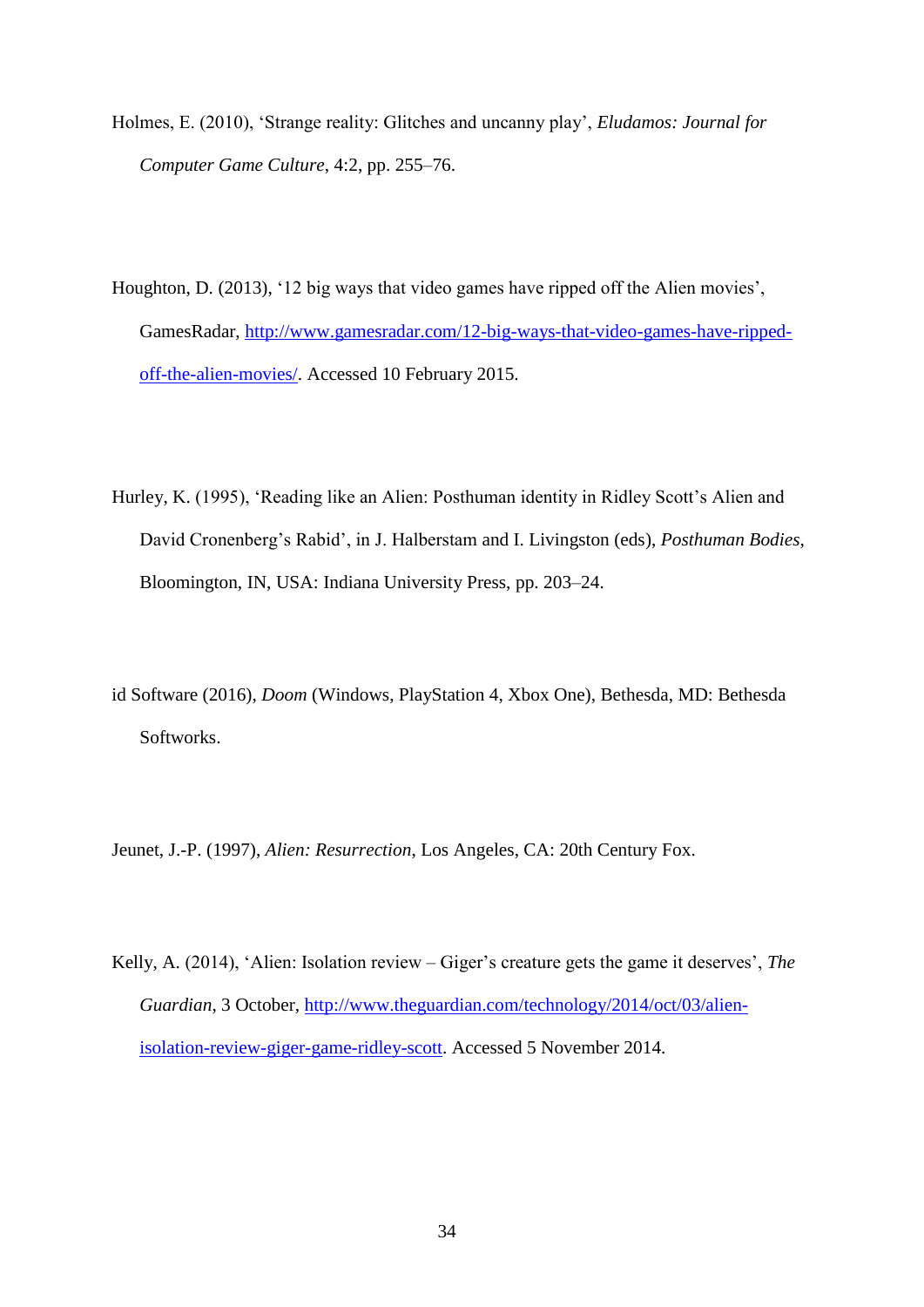Kirkland, E. (2009a), 'Horror videogames and the uncanny', *Proceedings of DiGRA 2009*, 1- 4 September 2009, London, UK, [http://www.digra.org/digital-library/publications/horror](http://www.digra.org/digital-library/publications/horror-videogames-and-the-uncanny/)[videogames-and-the-uncanny/.](http://www.digra.org/digital-library/publications/horror-videogames-and-the-uncanny/) Accessed 28 September 2016.

\_\_\_\_ (2009b), 'Resident Evil's typewriter: Survival horror and its remediations', *Games and Culture*, 4:2, pp. 115–26.

Konami Computer Entertainment Tokyo (1999), *Silent Hill* (PlayStation), Tokyo, Japan: Konami.

Lucas, G. (1977), *Star Wars*, Los Angeles, CA: 20th Century Fox.

McTiernan, J. (1987), *Predator*, Los Angeles, CA: 20th Century Fox.

McCaffrey, R. (2014), 'Alien: Isolation review: An eternal terror', IGN, 3 October, [http://uk.ign.com/articles/2014/10/03/alien-isolation-review.](http://uk.ign.com/articles/2014/10/03/alien-isolation-review) Accessed 5 November 2014.

Nathan, I. (2011), *Alien Vault*, London, UK: Aurum Press.

Nintendo (1986), *Metroid* (NES), Kyoto, Japan: Nintendo.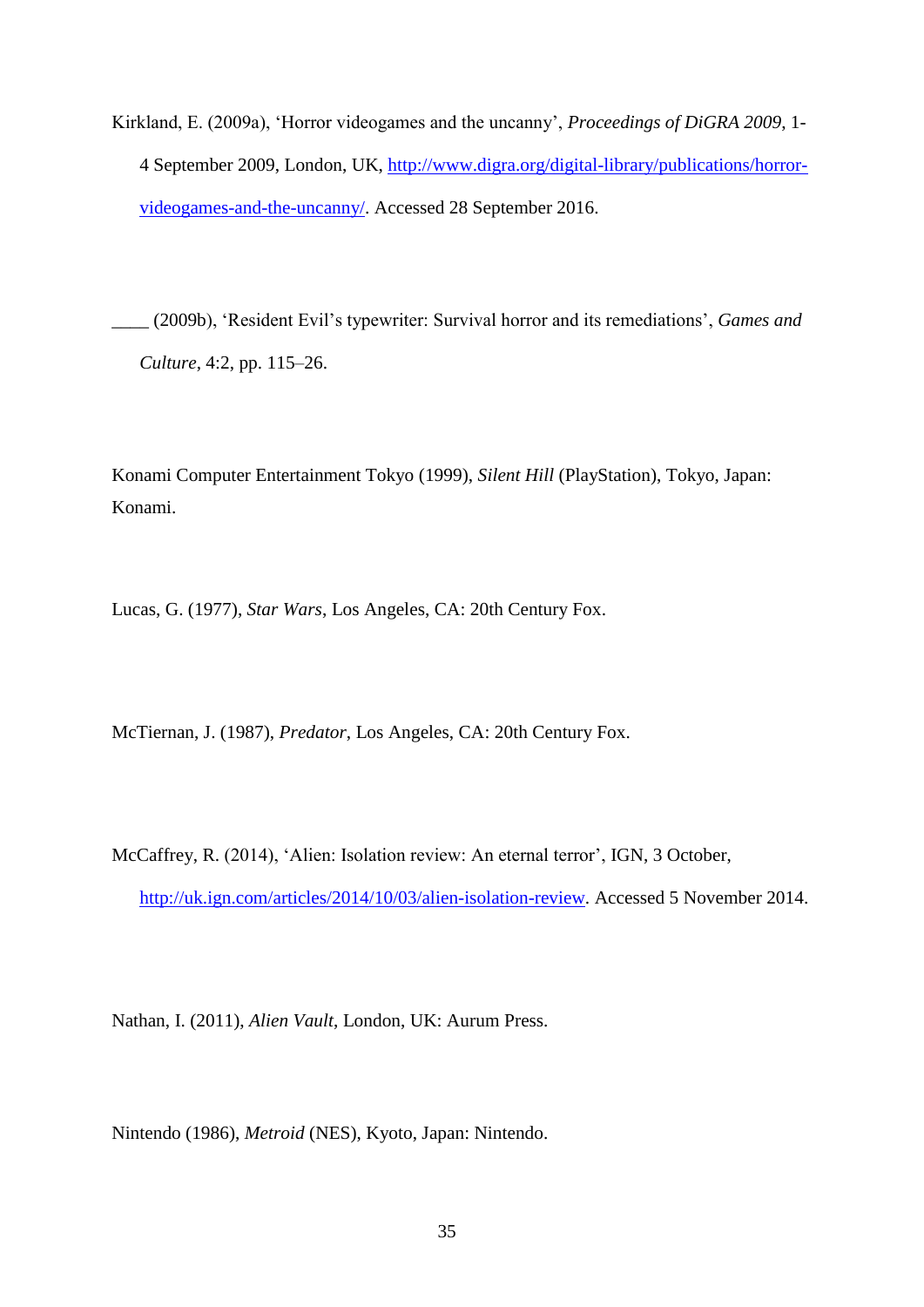Ogilvie, T. (2013), 'Express elevator to hell: Going down', IGN, [http://uk.ign.com/articles/2013/02/12/aliens-colonial-marines-360ps3-review.](http://uk.ign.com/articles/2013/02/12/aliens-colonial-marines-360ps3-review) Accessed 18 February 2015.

- Owens, C. (2013), 'Alien: Colonial Marines: Get away from our beloved license, you gearbox', *Xbox: The Official Magazine*, 15 February 2013, [http://www.totalxbox.com/49644/reviews/alien-colonial-marines-review/.](http://www.totalxbox.com/49644/reviews/alien-colonial-marines-review/) Accessed 18 February 2015.
- Pickering, M. and Keightley, E. (2006), 'The modalities of nostalgia', *Current Sociology*, 54:6, pp. 919–41.
- Probe Entertainment (1992), *Alien 3* (Amiga, Commodore 64, Master System, NES, Mega Drive), Glen Cove, NY: Acclaim.
- Rebellion (1999), *Aliens versus Predator* (Windows, Macintosh), Los Angeles, CA: Fox Video Games.
- Reed, C. (2015), 'Resident Evil's rhetoric: The communication of corruption in survival horror video games', *Games and Culture*, 11:6, pp. 625-643.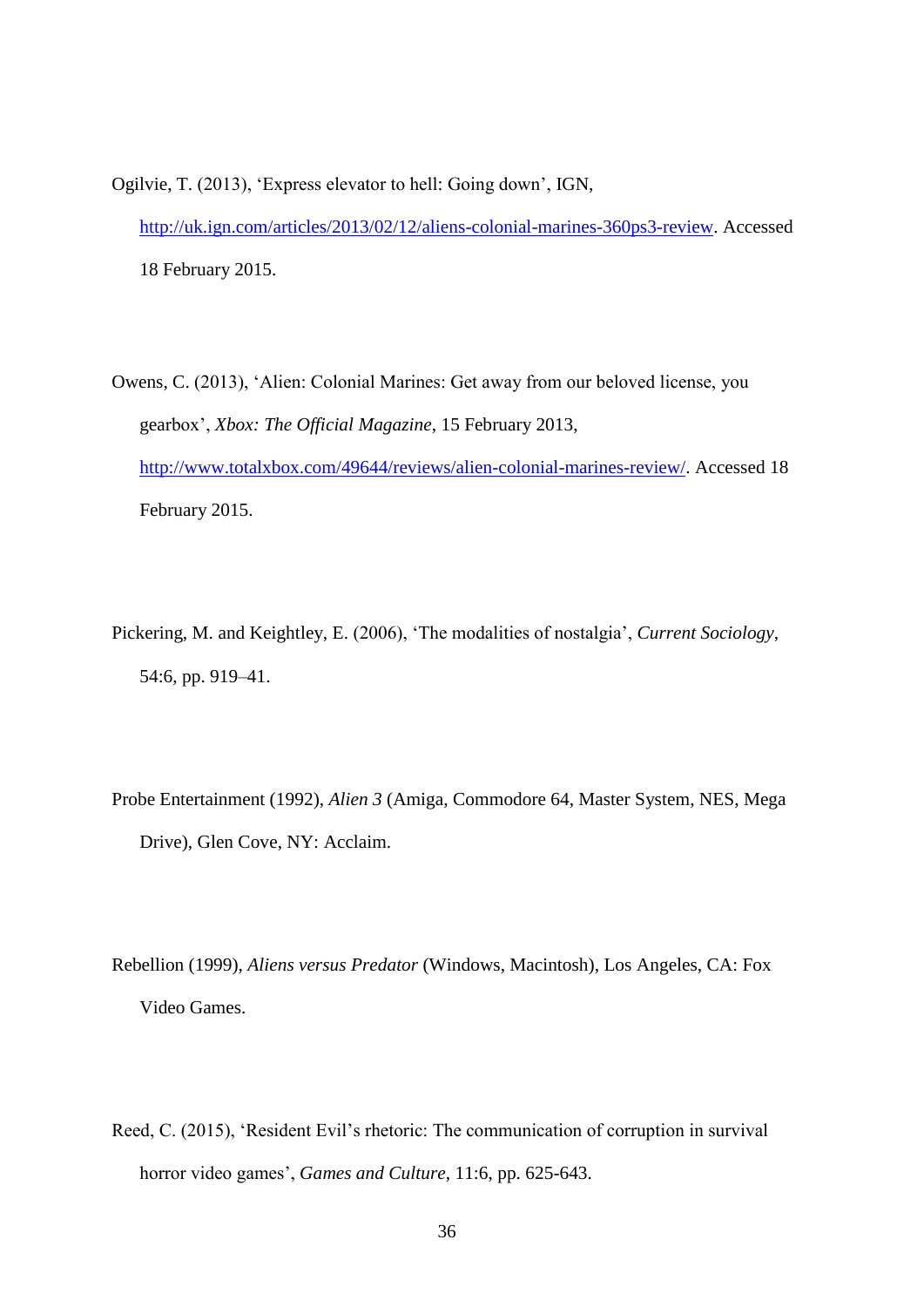- Riendeau, D. (2014), 'Why Alien Isolation deserves to be as influential as the movies', Polygon, 29 October, [http://www.polygon.com/2014/10/29/7086699/alien-isolation-sega](http://www.polygon.com/2014/10/29/7086699/alien-isolation-sega-alien-aliens)[alien-aliens.](http://www.polygon.com/2014/10/29/7086699/alien-isolation-sega-alien-aliens) Accessed 5 November 2014.
- Scobie, S. (1993), 'What's the story, mother?: The mourning of the alien', *Science Fiction Studies*, 20:1, pp. 80–93.

Scott, R. (1979), *Alien*, Los Angeles, CA: 20th Century Fox.

\_\_\_\_ (1982), *Blade Runner*, Burbank, CA: Warner Bros.

\_\_\_\_ (2012), *Prometheus*, Los Angeles, CA: 20th Century Fox.

- Sloan, R. J. S. (2015), 'Videogames as remediated memories: Commodified nostalgia and hyperreality in Far Cry 3: Blood Dragon and Gone Home', *Games and Culture*, 10:6, pp.525-550.
- Spittle, S. (2011), '"Did this game scare you? Because it sure as hell scared me!" F.E.A.R., the abject and the uncanny', *Games and Culture*, 6:4, pp. 312–26.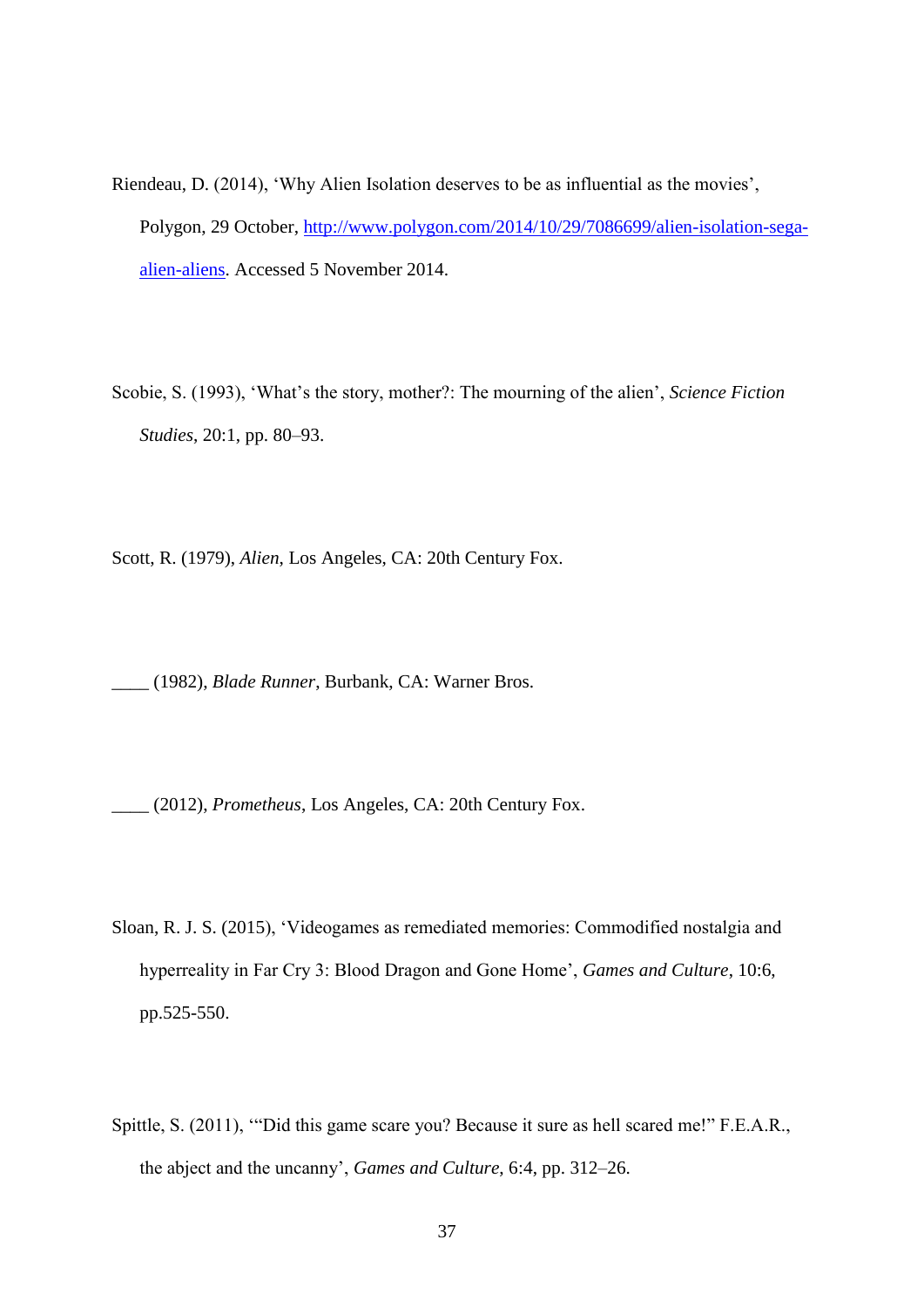Starobinski, J. (1966), 'The idea of nostalgia', *Diogenes*, 14:54, pp. 81–103.

- Suominen, J. (2007), 'The past as the future? Nostalgia and retrogaming in digital culture', *The 7th International Digital Arts and Cultures Conference: The Future of Digital Media Culture*, Perth, Australia, 15–18 September.
- Swalwell, M. (2007), 'The remembering and the forgetting of early digital games: From novelty to detritus and back again', *Visual Culture*, 6:2, pp. 255–73.
- System Shock Remastered (2016), 'System shock', [http://systemshock.com.](http://systemshock.com/) Accessed 16 July 2016.
- Taylor, L. N. and Whalen, Z. (eds) (2008), 'Playing the past: An introduction', in *Playing the Past: History and Nostalgia in Video Games*, Nashville: Vanderbilt University Press, pp.  $1-15.$
- Tinwell, A., Grimshaw, M. and Williams, A. (2009), 'Uncanny behaviour in survival horror games', *Journal of Gaming and Virtual Worlds*, 2:1, pp. 3-25.